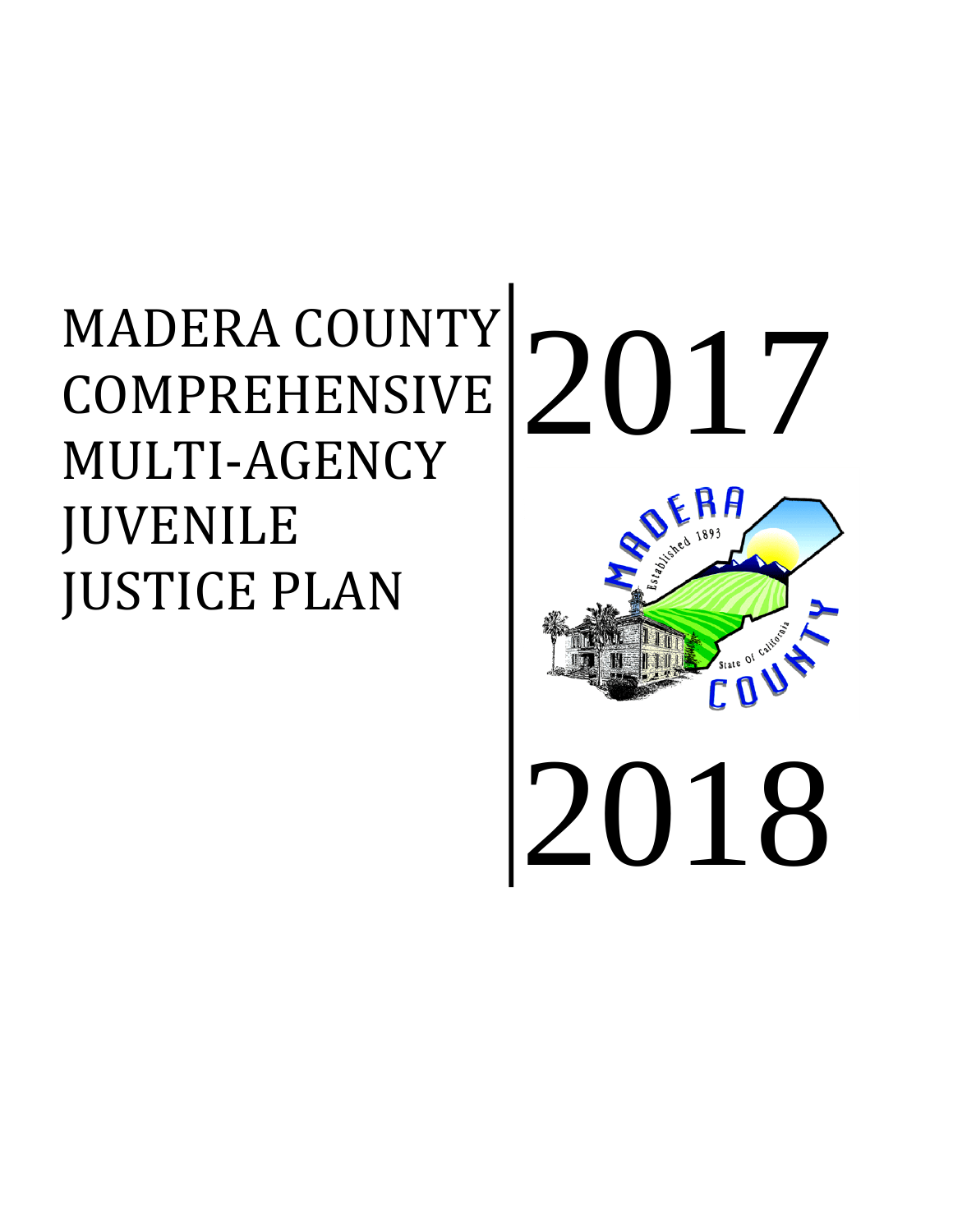### **MADERA COUNTY JUVENILE JUSTICE COORDINATING COUNCIL COMPREHENSIVE MULTIAGENCY JUVENILE JUSTICE PLAN (CMJJP)/ LOCAL ACTION PLAN (LAP)**

### **2017-18**

### **INTRODUCTION**

To meet Legislative requirements of the Schiff-Cardenas Crime Prevention Act of 2000, a State funded grant project, the Comprehensive Multi-agency Juvenile Justice Plan (CMJJP), was derived from the Local Action Plan. The two plans are consolidated into the CMJJP/LAP. The updated Plan will review the current services, and address specific issues which pertain to the area of juvenile crime.

The CMJJP/LAP confronts the problems of youth in Madera County from a systems perspective. This perspective suggests that the problems of youth crime are related directly to issues involving the families, community, private and governmental agencies, as well as law enforcement, the courts, and the correctional systems. The Plan has its roots in ongoing efforts in collaboration and coordination through locally initiated activities. These activities are summarized below and in a tradition of cooperation and multi-agency initiatives in addressing the complications of youth crime and at-risk populations. The CMJJP/LAP is intended as a blueprint for future planning activities and the development, implementation, and evaluation of future programs and policies.

Madera County has developed an existing continuum of services that strongly emphasizes collaboration across agency boundaries toward reducing crime and delinquency for delinquent and pre-delinquent youth. The County has a history of developing such inter-agency projects through dedication of pre-existing resources and maximizing external funding through a range of projects. The major strengths found through this Comprehensive Multi-agency Juvenile Justice Plan/Local Action Plan include:

- A commitment to addressing the problems of youth through on-going development of an Interagency Children and Youth Services Council.
- A continuum of care, using graduated services and programs ranging from prevention and intervention to incapacitation.
- Collaborative and integrative service delivery through such programs as the Stop Truancy Opportunity Program, Court Day School and Boot Camp's Program RESPECT with all of the above listed programs utilizing choice theory through Corrective Thinking and New Choices. Recently Aggression Replacement Therapy (A.R.T.) has been added in to the behavior modification scheme.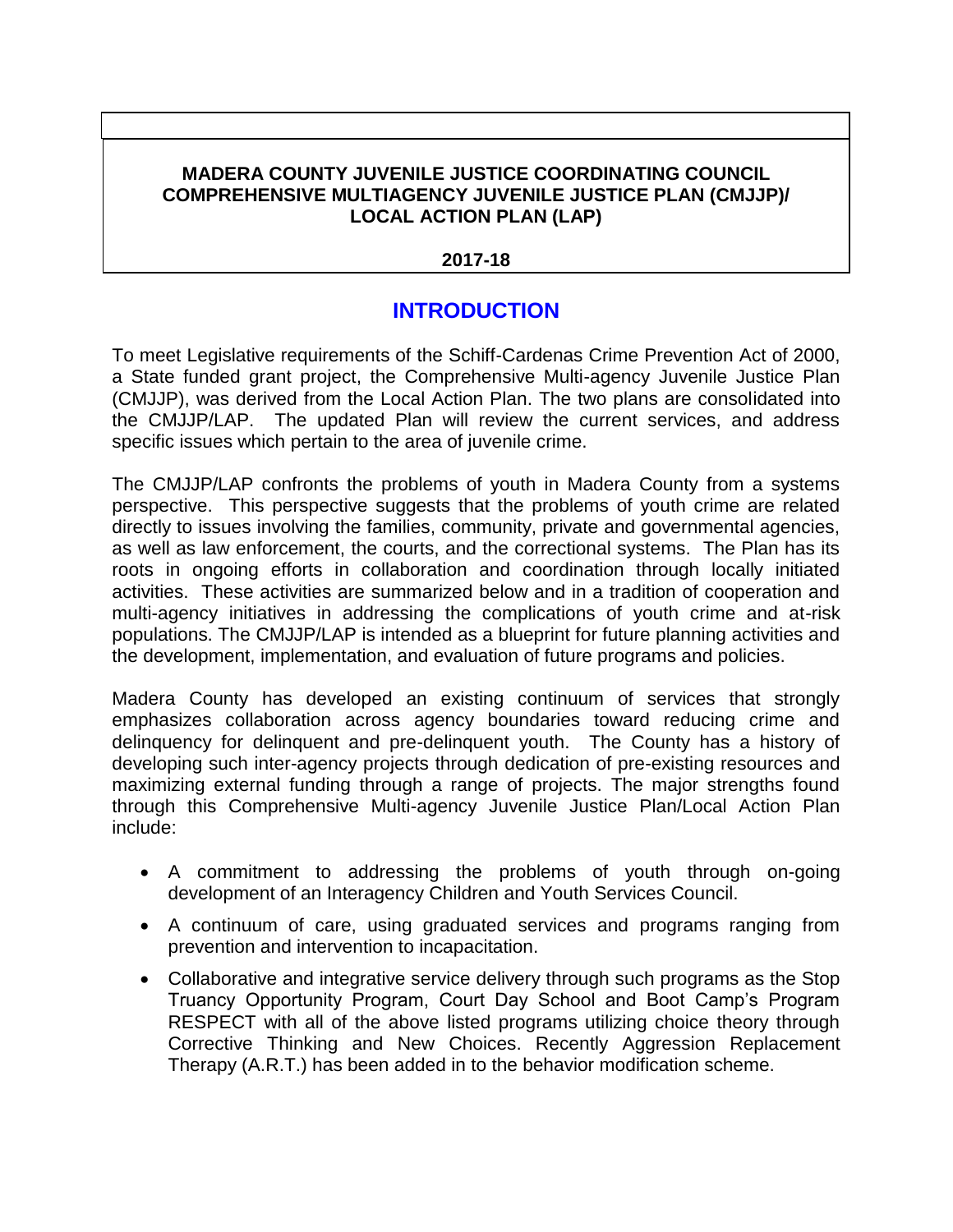• Programs recognizing the need to deal with the multiple causes and problems leading to at-risk and high-risk behavior.

# **EXECUTIVE SUMMARY**

This Comprehensive Multi-agency Juvenile Justice Plan/Local Action Plan has two overlapping purposes. First, as a stand-alone document, this plan summarizes past and current efforts at combating juvenile crime in Madera County. As a Plan, this document reviews the existing system and identifies gaps in services that address juvenile delinquency, crime, and related problems. This description of the range of solutions addressing these problems directs future planning efforts and program development by providing an empirical framework for discussion and planning efforts. Second, this Plan provides the basis for an ongoing application to the Corrections Standards Authority (CSA) for funding of specific program initiatives developed through this planning process.

As part of the planning process, the Juvenile Justice Coordinating Council spent considerable time in developing their mission, goals and objectives. The Juvenile Justice Coordinating Council examined a diverse body of material, including existing and past Madera County documents as well as academic research. Expert opinion and community perspectives were solicited from key participants in county and civic affairs. The Juvenile Justice Coordinating Council Mission Statement includes elements from previous work and research findings wherein group consensus was established:

The mission of the Madera County Juvenile Justice Coordinating Council shall be: Enhancing public safety through use of the full continuum of timely and appropriate prevention, intervention, suppression and punishment options. Effective use of these options will hold youth accountable and propel them toward productive and responsible citizenship, which will result in a reduced rate of youths continuing with problem behavior leading to adult crime.

This mission will be addressed through the meeting of specific goals and objectives. Services and programs will be provided that prepare youths and their families to make responsible decisions and lifestyle changes. Accomplishing these goals will involve the following activities:

- Continuing the development of the continuum of care, through the development of prevention, treatment, and aftercare components.
- Stressing prevention and suppression: encourage and support prevention and intervention services at the front end of the system.
- Involving government and private agencies in all activities.
- Engaging families in these goals.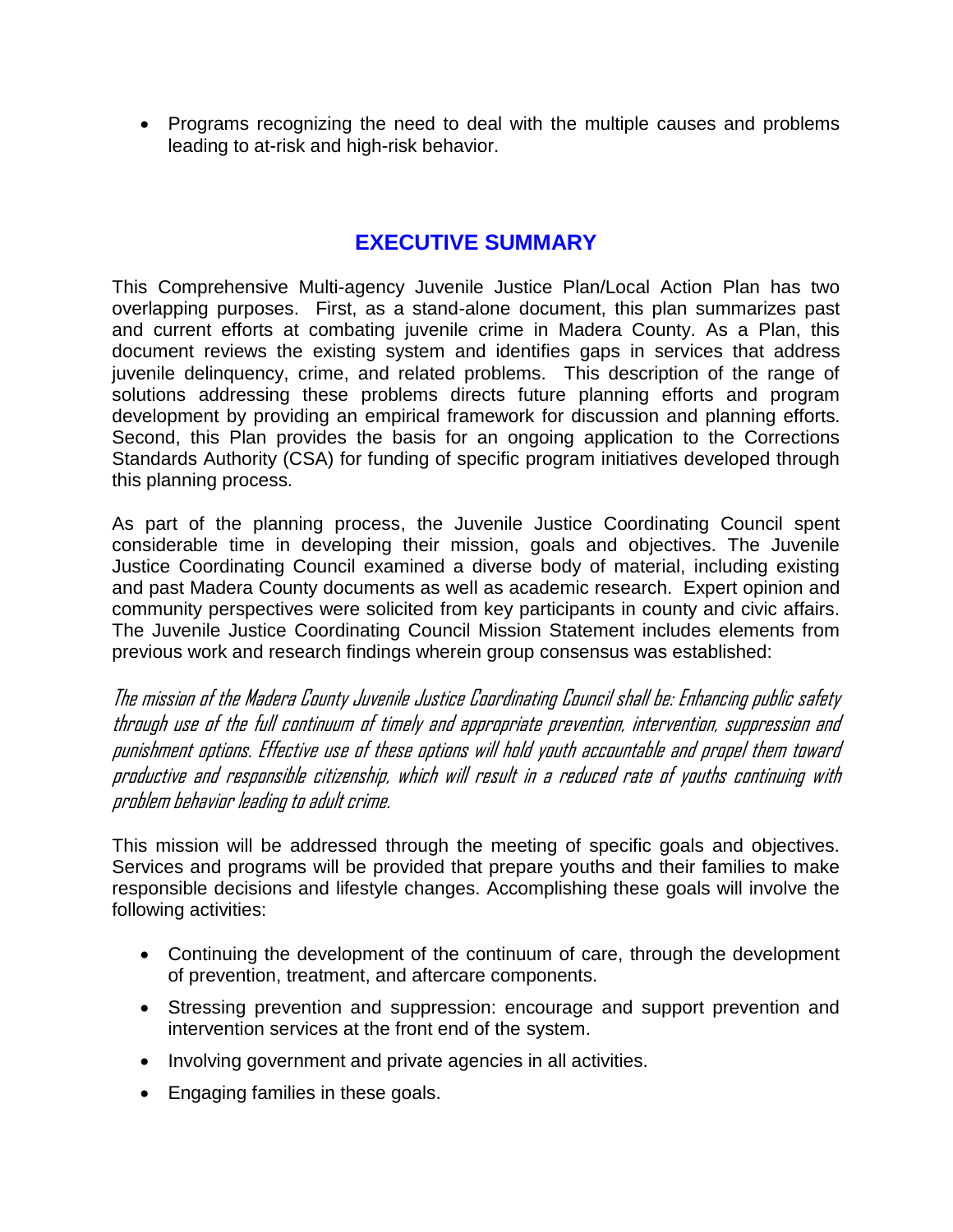- Continuing the commitment to future planning and collaborative work.
- Improving services to under-served communities/populations.
- Information sharing by collaborative partners for case management and evaluation and developing empirical indicators that allow evaluation of outcome measures.

### **IDENTIFIERS OF YOUTH AT-RISK**

The problems of at-risk and high-risk youth in Madera County are much like jurisdictions throughout the country and previous research has shown, those youth who exhibit the greatest risk factors are best served in prevention programs.

At-risk and high-risk youth are composed of individuals who meet the following problem criteria:

- School: Those with truancy and attendance issues; those with behavior and adjustment problems; those in danger of failing; and youth either dropping out or in danger of dropping out.
- Family: Those youth residing with families in conflict (including violence and abuse in the home); children of substance abusers; and those whose parents lack fundamental parenting skills. Family issues are often a precursor to youth failing to attend school.
- Community: Anti-social peers and premature independence: Those youth involved in gang or gang-like activities; those youth who are at-risk of developing attachments to anti-social friends and norms, and engaging in activities outside convention; those exhibiting signs of early independence through rebelliousness and early initiation into problem behaviors such as truancy; and those out of parental control, and/or suffering from a mental health disorder such as depression, anxiety, and trauma impairing their normal functioning. These youth are typically the most likely to avoid the educational system.
- Sexual activity and resulting parenthood: Youth, who engage in sexual activity, often resulting in early parenthood, create a range of problems for themselves and their children.

### **EXISTING INTERAGENCY COLLABORATIVE JUVENILE JUSTICE PROGRAMS**

The Juvenile Justice Coordinating Council found that the County had made excellent progress in developing collaborations across agency boundaries in addressing the needs of target groups, at-risk youth and youth who were currently involved in the juvenile justice system. Through the Interagency Children and Youth Services Council,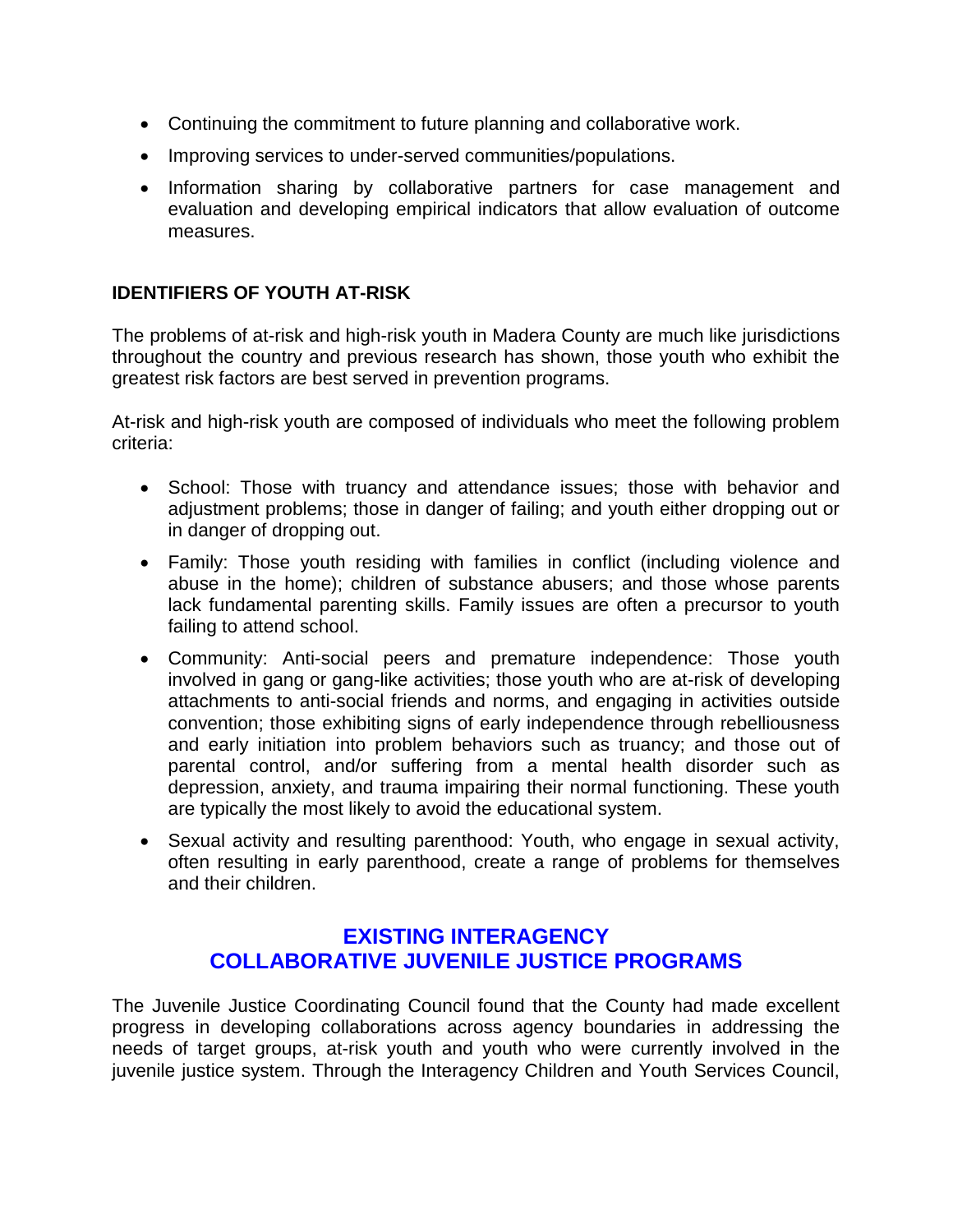the County has formed an on-going collaborative body that continues to address these problems in a pro-active, preventative perspective.

### **BEHAVIORAL HEALTH SERVICES (BHS)**

### **MENTAL HEALTH SERVICES**

Madera County Behavioral Health provides a broad range of mental health services to children, adolescents and their families throughout Madera County. These include:

**Outpatient Clinics:** Outpatient clinics in Madera, Chowchilla and Oakhurst provide assessment, individual, family and group therapy, psychiatric evaluation and medication services and crisis intervention. Case management services are also available to link client families with needed community resources and to augment therapy services by assisting in the development of pro-social skills, behavior management and the like. Crisis response services are available 24 hours a day, and include telephone crisis management, crisis staff that responds to Madera Community Hospital, Valley Children's Hospital, Juvenile Hall and the Jail for involuntary hold (5150's) evaluations.

**Full Service Partnership (FSP):** This program is funded by the Mental Health Services Act (MHSA) and we work in close partnership with the Department of Social Services, Probation, Education and Behavioral Health. The FSP provides intensive community based services for underserved youth who are at risk of school failure, criminal justice involvement, or out-of-home placement as a result of serious mental illness. Services include therapy, mentoring, rehabilitation and intensive case management in the community, school and home and are designed to help stabilize children and adolescents to allow for healthier behavior in their life domains. There are two FSP programs; one is geared toward children, ages 5 to16 and the other to transitional age youth, and ages 16-21. Candidates for this program can be residing in their family home as well as in foster care and group home when services are necessary to stabilize these placements and allow for successful re-integration into their communities.

**Juvenile Justice Services (JJS):** This program is co-located at Enterprise Secondary School on the Criminal Justice campus. Mental Health staff provides individual, family and group therapy as well as case management services for youth who are on probation or are at risk of criminal justice involvement. Youth enrolled at Court Day School are expected to participate in intensive Behavioral Health Services as part of their school program. Enterprise Secondary School students are also eligible for services when at risk for criminal justice involvement. This is a collaborative program between Probation, County Office of Education and Behavioral Health, and staff work closely together to promote pro-social behaviors, decrease recidivism, and alter negative interactions in a youth's home, school and community.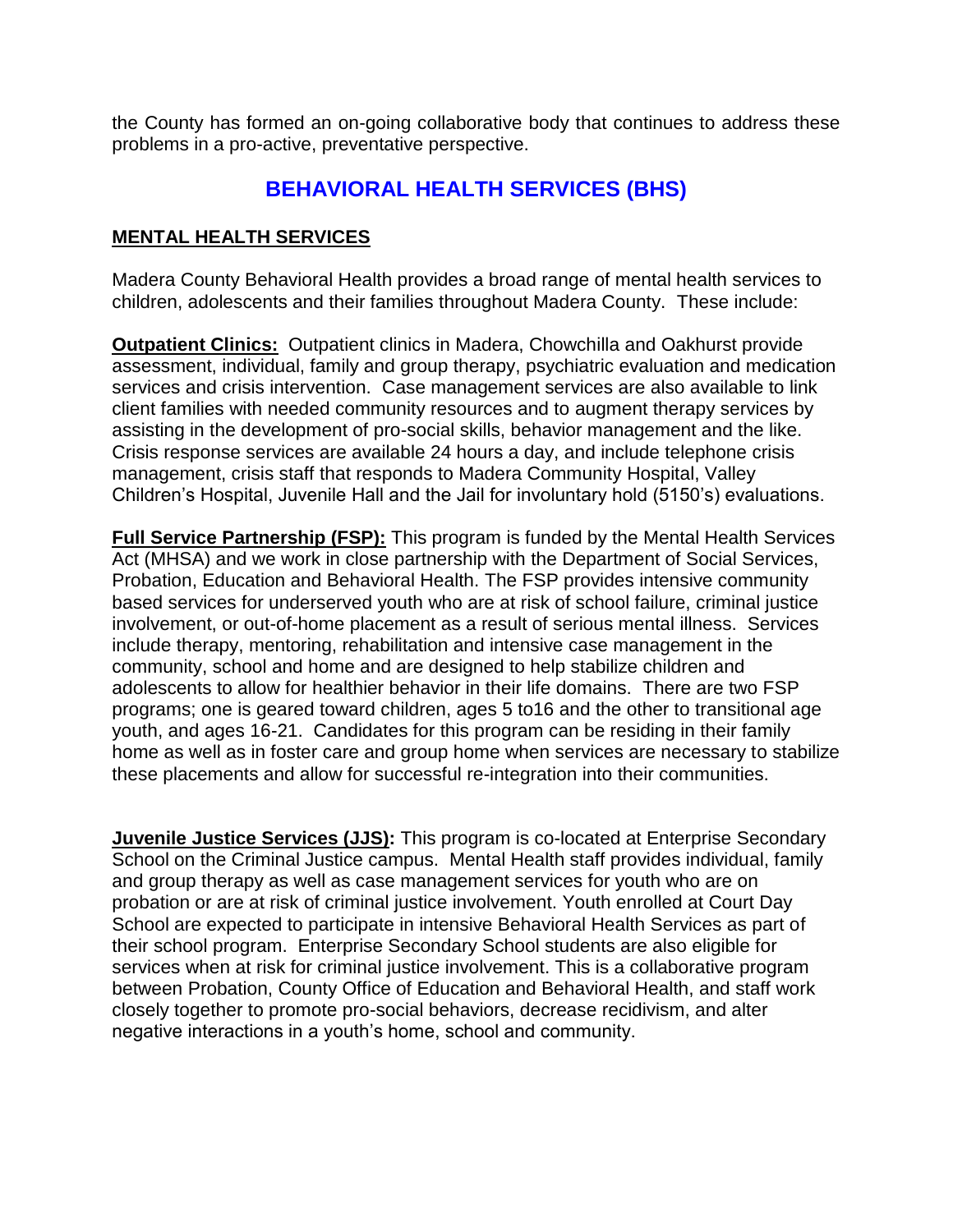**Interagency Placement Committee (IPC):** This committee includes representation from the Department of Social Services, Probation, County Office of Education and Behavioral Health. The committee meets monthly to address the needs of Children and Youth in out of home placement. The committee oversees and reviews the status of children and youth who are in high level (13-14) group home placements. This also includes stepping down children from higher level group homes as soon as possible and back into their home community. This may include intensive services from all agencies in an effort to sustain and stabilize their placement. If intensive services are needed, the youth is usually referred to the Full Service Partnership (MHSA) through Behavioral Health Services to help prevent higher level of group home placement and decrease risk of needing multiple placements. The committee may also address the needs and status of children and youth in foster care or lower level (10-12) group homes when needed. The committee may consult and make recommendations regarding level of care when an existing placement and services are not meeting the youth's needs. The goal of the IPC is always to determine and recommend the least restrictive and appropriate care.

### **SUBSTANCE USE SERVICES (SUD)**

Madera County Behavioral Health provides an array of alcohol and drug prevention and treatment service to Madera County youth and their families. These include:

**Outpatient Substance Use Treatment:** This service is available to youth meeting DSM-IV criteria for substance abuse or substance dependence. Youth who are in treatment have significant and dangerous patterns of substance abuse that are affecting them in various life domains and/or leading to involvement in criminal behavior. Referrals come from parents, probation, schools and mental health programs. The program is a minimum of 9 months long and includes focus on drug refusal skills, understanding addiction, character development, resiliency skills and the like. There is close collaboration with JJS mental health and SUD providers regarding services for youth with co-occurring disorders.

**Prenatal Alcohol & Drug Treatment:** Treatment services are available for pregnant and/or parenting teen girls who need individual counseling regarding substance abuse; teens receive parenting education, outreach, and case management, linkage to needed health services and prenatal care, instruction in and have an identified substance abuse or dependence diagnosis. In addition to group and daily living skills, there is ongoing support to manage the demands of pregnancy. This program works closely with community partners to assist in linking the young women to all the resources needed to address both the substance abuse issue and their pregnancy or parenting needs.

**Prevention Education Classes:** The SUD Prevention Coordinator conducts Drug and Alcohol Education Prevention classes with students in Madera Unified Schools who have been discovered at school or school sponsored events to be under the influence or in possession of drug paraphernalia. Such students are required to complete an 8 week course of drug abuse education. This occurs at the school site or BHS. Students referred by probation who do not meet the DSM-V criteria for treatment services also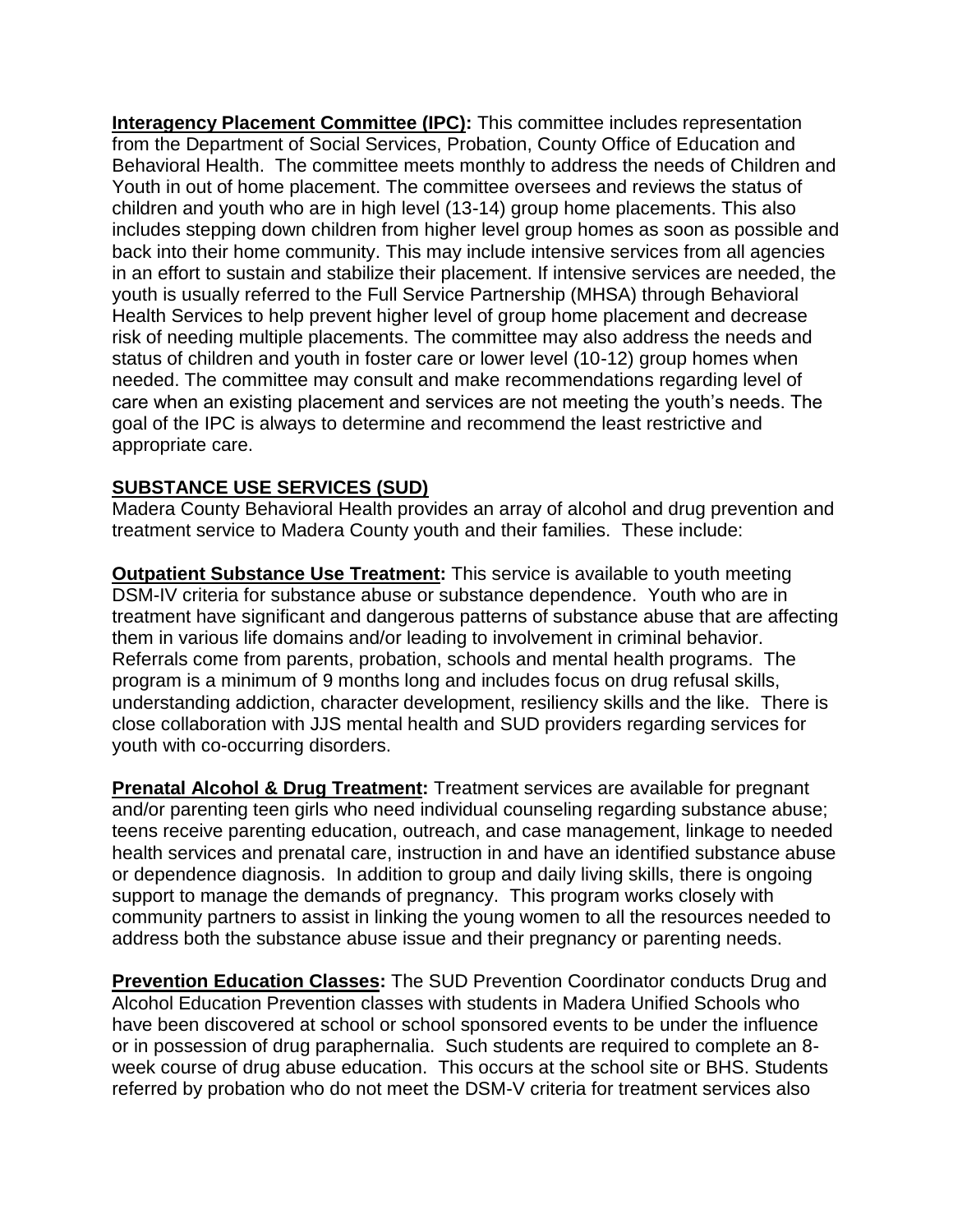receive prevention education classes conducted by the youth SUD treatment counselors. At any time it becomes evident that a youth is in need of treatment a referral is made for outpatient treatment.

**Prevention Education in Juvenile Correctional Facilities:** Weekly drug and alcohol education classes are conducted for all youth residing in the Juvenile Detention Facility or Juvenile Correctional Camp. The youth SUD counselors conduct classes and youth are linked to outpatient prevention and/or treatment services as needed. Using the youth SUD counselors to conduct these classes enables positive continuity and continued support and intervention for these youth as they leave the correctional facilities and return to the community.

**Other AOD Prevention Initiatives:** All counties are required by the State Department of Alcohol and Drug Programs to have a five-year strategic plan focused on prevention. Madera County's plan includes initiatives targeting youth and pregnant and parenting teens. A full-time Prevention Coordinator oversees implementation of the plan. In addition to prevention classes, prevention activities include participation in local community events, like Picnic in the Park, Challenge Day, March against Methamphetamine and various health fairs. Statewide campaigns such as Problem Gambling Awareness Week, Recovery Happens Month, and Child Abuse Prevention month are also on the prevention activities calendar. The prevention Coordinator provides local media with information and press releases to disseminate information to the broader community. All have in common the reduction of alcohol and drug abuse in the community through education, information dissemination, problem identification and referral, provision of pro-social alternatives and involvement within community.

### **Service Gaps Identified:**

None.

## **MADERA COUNTY PROBATION DEPARTMENT**

### **JUVENILE SERVICES DIVISION**

Juvenile Services Division has expanded services through several initiatives introduced since 2010. As the department continues to work to develop practices that align with (EBP) principles, we learned from data collected that fewer youth are being placed on formal probation and fewer violations are being filed in juvenile court since the 2010.

Probation and Child Welfare as a whole is progressing through some significant changes for foster youth care. AB403, also known as Continuum of Care Reform increases family based resources, extended family and Short Term Residential Treatment Programs (STRTP) and creates a Child, Family Team (CFT) to help guide placement decisions for foster youth.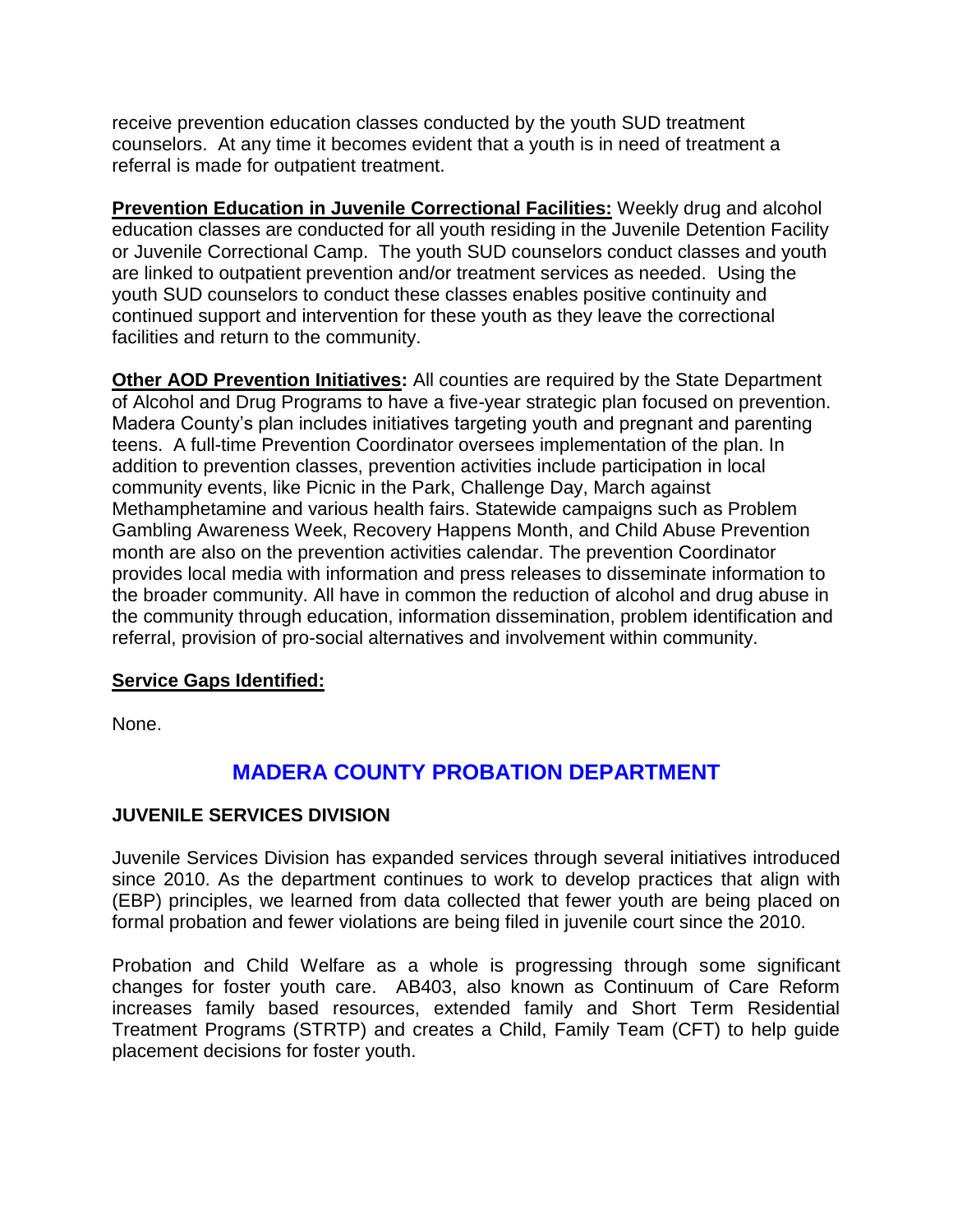The department received approval to begin a remodel project of the old Correctional Camp facility to convert it into the new Juvenile Services Division building. Construction on the project started in October 2016 and will be completed in May 2017. The location of the newly remodeled building is adjacent to Enterprise School and Juvenile Hall. Additionally, it will have the capacity to add vocational training programs to a portion of the building. It has the office capacity to house 30 probation staff, host trainings, two classrooms for youth engagement and large recreation area in the back. It will provide local youthful offenders innovative evidenced based programs using state of the art technology. It will serve as a hub where probation staff and community based agencies can co-facilitate programs to motivate youthful offenders to change their behavior and to be positive contributors to their community.

Since 2010 the department has put significant focus on training staff both evidence based practices and officer safety skills. Much of the success of turning troubled youth around and keeping the community safe can be attributed to our hard-working, well trained and dedicated staff.

### **Juvenile Court and Intake:**

The Juvenile Services Division oversees all juvenile matters referred to the Probation Department by other law enforcement agencies in Madera County. Juvenile Court Intake staff processes hundreds of referrals from law enforcement agencies for youths alleged to have committed law violations, those who are beyond parental control, curfew violators, truants or runaways. A determination is made whether the youthful offenders will be referred to the Juvenile Court for prosecution, placed on informal probation, diverted or reprimanded with the case closed. A deputy district attorney assigned to the Juvenile Services Division determines charges to file. The juvenile court investigators are responsible for compiling dispositional reports for the court.

### **Diversion for the First Time Offender**

A face-to-face interview is conducted with first time offenders and their families which typically include a referral for a misdemeanor. Support and guidance for parents is given in the form of a referral to parenting education classes and other community based resources. In some cases the youth may be referred to informal probation services for a period of six months.

### **Court Day School:**

The Court Day School is a 180 day program in partnership between the Madera County Probation Department, Madera County Superintendent of Schools and Madera County Behavioral Health Services Department (BHS). The probation officer works in collaboration with counselors, teachers, and administrators from the participating agencies. The components of the program include education, life skills, counseling services, substance abuse treatment, electronic monitoring, intensive supervision, Aggression Replacement Therapy (ART), health education, recreational activities, job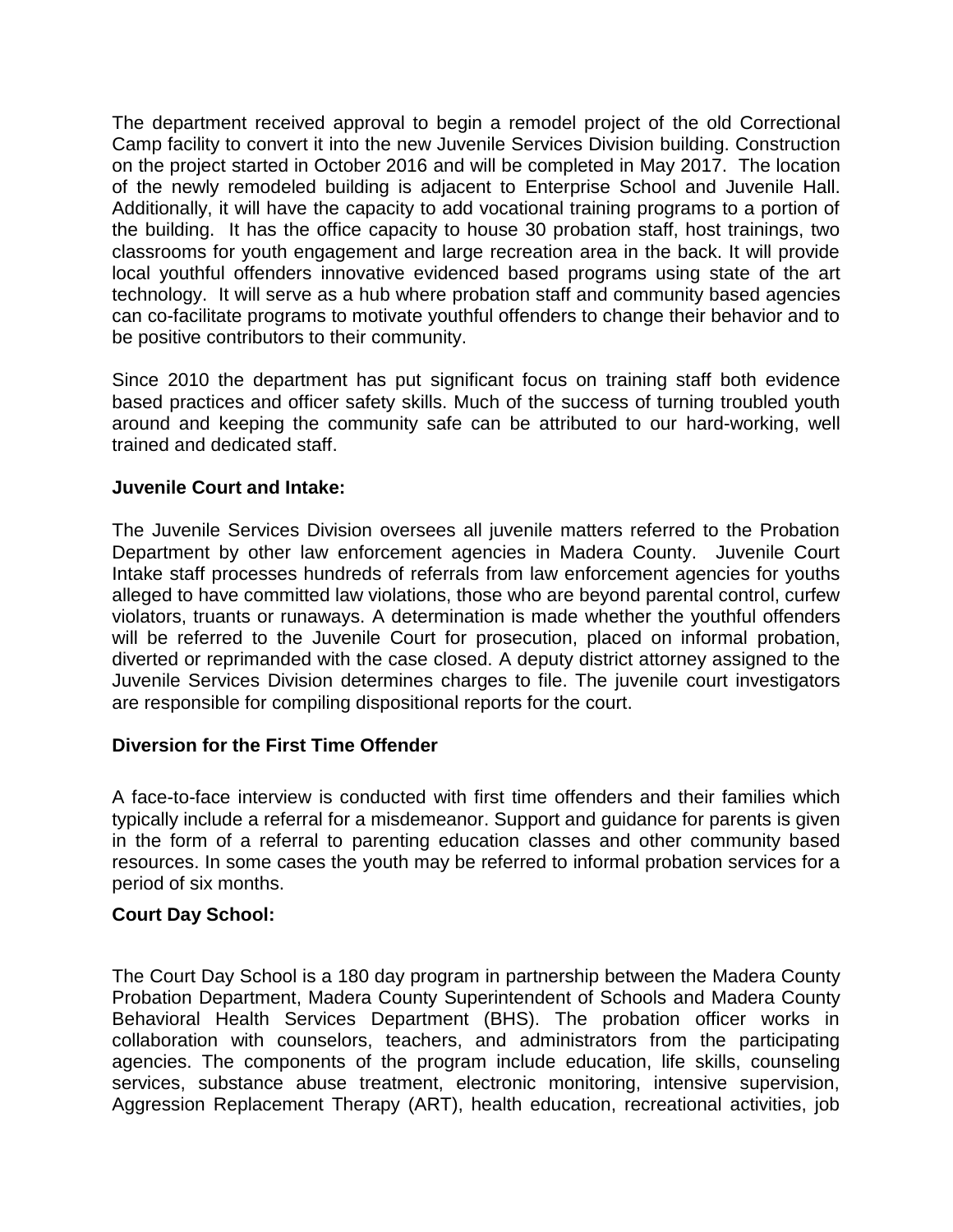readiness, Battle for Change, credit recovery and parenting education, mentoring and community service. Beginning in August 2017 these services will be provided on site at the newly remodeled Juvenile Services facility.

### **Group Home/Foster Care:**

A probation officer is responsible for the supervision of youthful offenders court ordered into group homes and/or foster care placement. The officer is responsible for the offender's safety and well being and makes monthly visits to the placement site. The officer works closely with the Child Family Team that consists of social workers, behavior health specialist, offender and their families. This arrangement ensures the youth in placements are given a voice and receive appropriate treatment in a safe and secure environment. During this time, the offender will be enrolled in school, mental health counseling, substance abuse counseling, and other counseling if necessary. The probation officer will also work with the offender's parents or recruit foster parents to prepare the youth for transition back home and Wraparound services.

### **Juvenile Services Programs Supported by YOBG/JJCPA Funding American Community Corrections Institute (ACCI):**

Evidence based workbooks which use cognitive restructuring techniques to change the way youth offenders think. ACCI's workbooks are used for diversion, as alternative sanctions that address criminogenic needs. The workbooks are completed within 30 days by the offender, with the help of a "coach".

### **Aggression Replacement Treatment (ART):**

Aggression Replacement Treatment (ART) has been implemented and taught to the youth since 2010. It is a cognitive training aimed to reduce aggression and typically is taught over a 10 week span. Probation Specialist facilitates it at both Court Day School and Correctional Academy programs. The program is evidence based.

### **Battle for Change:**

The Battle for Change engages youth in the juvenile justice system to develop positive interpersonal habits to make a positive impact in their community. Battle for Change involves physical workouts four times a week and monthly team building activities. The goal of these activities are to teach at risk youth the value of mutual respect, hard work, social responsibility, environmental awareness, proactive activities and help them in forming their opinions through positive independent thought. Probation staff and local community members take youth to participate in mountain hikes, ice skating, gym access, ropes course, mountain biking and zip line team building activities.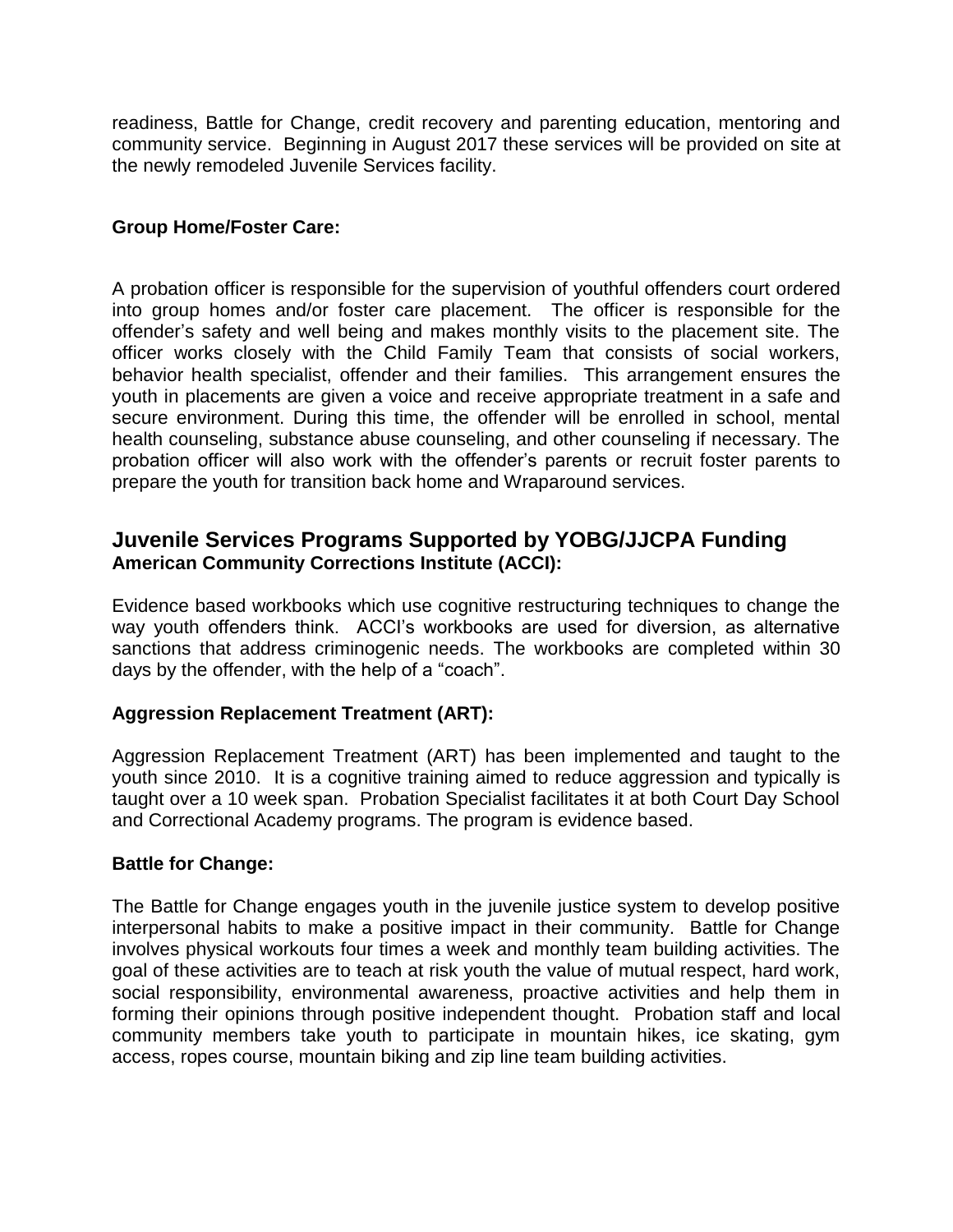### **Big Brothers Big Sisters:**

The mission of Big Brothers Big Sisters is to provide youth facing adversity with strong and enduring, professionally supported one on one relationship that change their lives for the better, forever. On any give school day, you can find probation staff and friends of the probation department mentoring local youth at a local school.

### **Community Service and Improvement Program:**

Together with the City of Madera Public Works Department and the Probation Department, offenders are provided opportunities to perform community service hours under the supervision of the City's worksite supervisors.

### **Electronic Monitoring**:

Electronic monitoring services are contracted through behavioral interventions (BI). Electronic monitoring serves a an alternative to incarceration for youthful offenders by providing electronic supervision for youth released from juvenile hall or otherwise sentenced to this additional condition of probation. This alternative is used to monitor minors released from early from juvenile hall and as a component of the court day school program and correctional academy aftercare.

### **Risk and Needs Assessment:**

A key principle to identify behavioral interventions of youthful offenders is done with a risk/needs assessment tool and a case plan which becomes a "Road Map" to address offender needs and risk factors. Caseloads are determined by the risk / needs assessment score. An offender who receives a High or Moderate score is assigned to active supervision. An offender who receives a Low score is assigned to bank supervision.

### **Mentoring:**

Mentors from Youth for Christ are assigned as mentees at Madera County Probation facilities. Each mentor conducts monthly mentee activities, individual visits and participates in mentee group discussions. The mentors collaborate with probation staff to encourage, motivate, educate, and empower the mentee.

### **Juvenile Arson Prevention:**

Youth who have committed arson offenses are referred to complete an evidence based fire starter prevention and intervention curriculum. Cornerstone Counseling provides the service the local youth.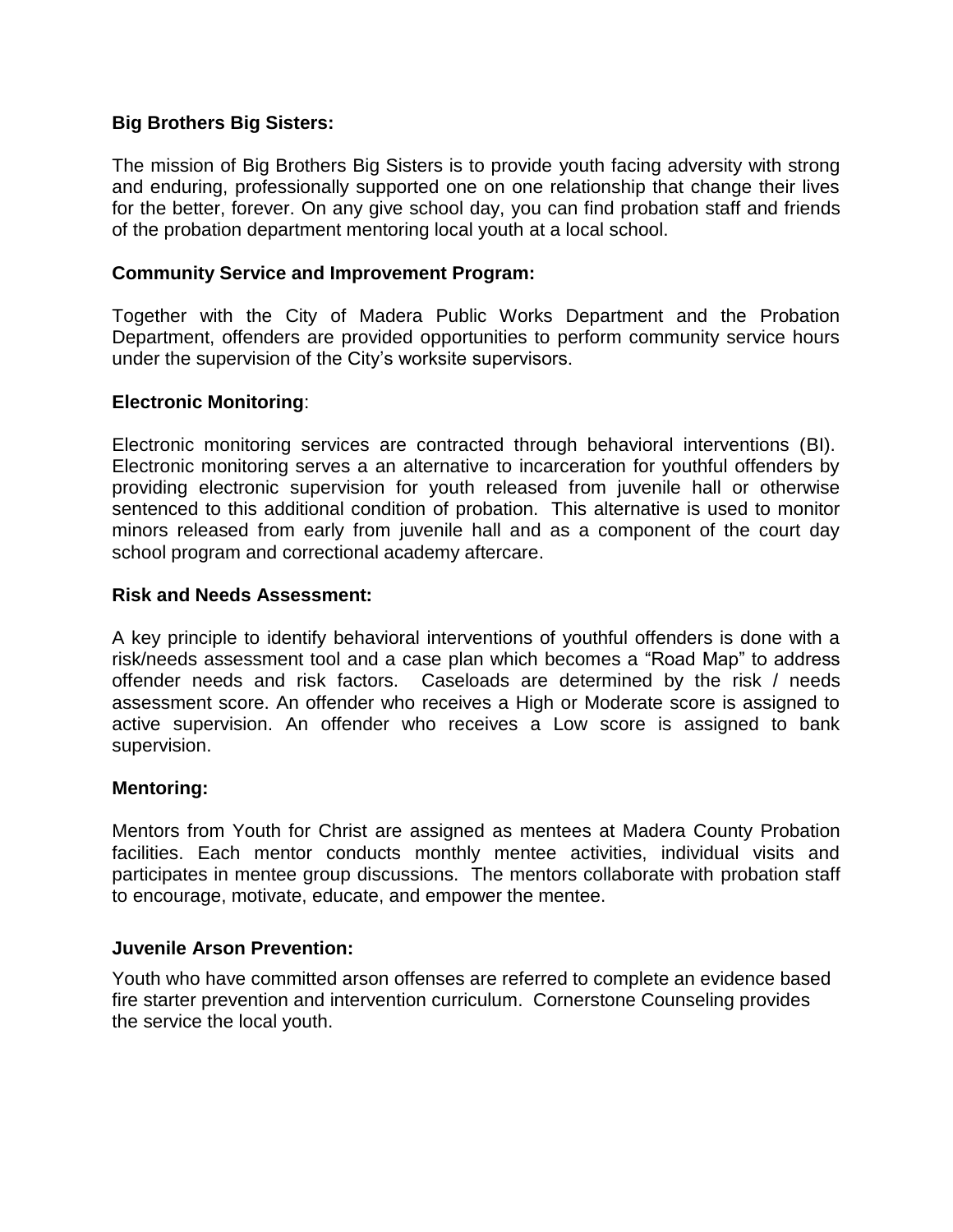### **Pathways to Recovery:**

In collaboration with Madera County Behavioral Health Services and Cornerstone Counseling a youth sex offender counseling program was developed for youthful offenders. There was a pressing need to effectively treat the rising number of youth sex offenders being placed on probation in the county. The "Pathways" treatment model is an evidenced based model that consists of a cognitive behavioral framework for persons with sexual behavior problems. The offender's family and or caregivers will be included in the treatment process as means of developing their ability and understanding of how to support the offender throughout the entirety of their treatment process.

### **RadKids:**

Probation officers teach 5<sup>th</sup> graders at a local elementary school to resist aggression in a ten week program**.** The instruction includes personal empowerment safety education which is designed to empower the children to resist and stop violence, harm or bullying while improving focus to learn in a safe school environment.

### **Redirect:**

The Valley State Prison Redirect Program is a one day reality program presented by staff and volunteer inmates to the at-risk male youth ages 12- 17. The program is voluntary for the youth. The program is comprised of carefully selected inmates who share with the youth their own past behaviors, the choices they made and what they did to get sent to prison. It is supervised by correctional officers and carefully matches the inmates with the youth.

### **Strengthening Families:**

The Strengthening Families Program is a parenting program through the Community Action Partnership of Madera County (CAPMC). It is a family skills enrichment program that improves interactions between parents and children in all stages of child/teen development. It is an evidence-based enrichment program for parents and children consisting of parenting skills, children's life skills, and family skills training courses, some of which will include informal family practice time and group leader coaching.

### **Truancy Prevention:**

A probation technician is assigned to work with the County's school districts to identify needs of the county's truant youth with the goal of increasing school attendance throughout the county.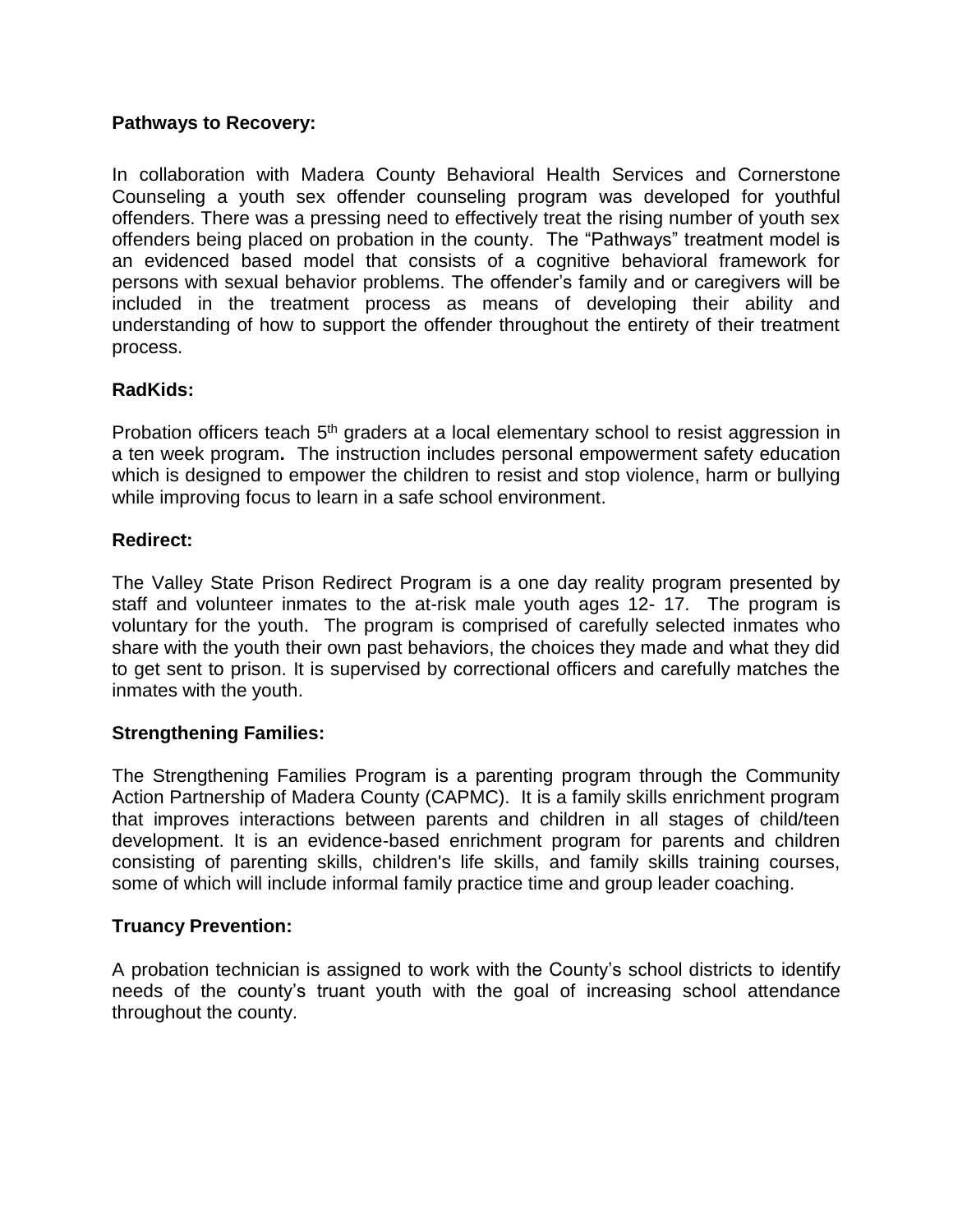### **JUVENILE DETENTION HISTORY IN MADERA COUNTY:**

Juvenile Detention in Madera County began in the 1940's, at the first facility on Lewis Street just west of Madera Avenue. In 1962, the old Juvenile Hall was completed at a cost of \$323,151, including the property. The building was designed for 21 offenders. Over the years, remodeling and "double bunking" changed the rated capacity to 40.

Construction of the new facility started in July 2000 and the facility was occupied in January 2002. The facility is designed for expansion to 130 beds to meet future needs. The facility continues to be an efficient, safe, and secure environment for detained youth, and the dedicated staff that supervises the detainees.

The Juvenile Detention Facility currently has 70 single cell rooms. Thirty (30) beds are designated for the Correctional Academy Program. Forty (40) beds are designated for the Juvenile Hall. In addition, four (4) beds have been added in an open dormitory area by increasing the overall capacity to seventy (74) total.

### **CORRECTIONAL ACADEMY HISTORY IN MADERA COUNTY:**

With the support of our County Board of Supervisors the Madera County Juvenile Correctional Camp began providing services to delinquent youth from our community in May of 1997. The correctional camp, in part, was built as a cost effective alternative for a juvenile commitment to the Division of Juvenile Justice, formally known as California Youth Authority. A juvenile placement at the correctional camp allows the County to keep local control of our delinquent youth and provide safety to the community while holding the cadets accountable for their unlawful behavior through a structured rigid program.

In September 2010, because of budgetary restraints, the Correctional Camp Facility was closed and the program was moved into the Juvenile Detention Facility. In December of 2015, the Correctional Camp program was restructured and formally changed to a Correctional Academy program.

### **CORRECTIONAL ACADEMY CAMP PROGRAM:**

To be eligible for the correctional academy, the Juvenile Court Judge must order a ward committed to the program under Section 602 of the Welfare & Institutions Code. The program is a collaborative effort between the Madera County Probation Department, Madera County Office of Education, Madera County Behavioral Health Services and volunteers. The program is typically a twelve month, eighteen month or twenty four month commitment that includes detention and aftercare phases. The program was developed from a correctional model for defiant youth based in part on military protocol.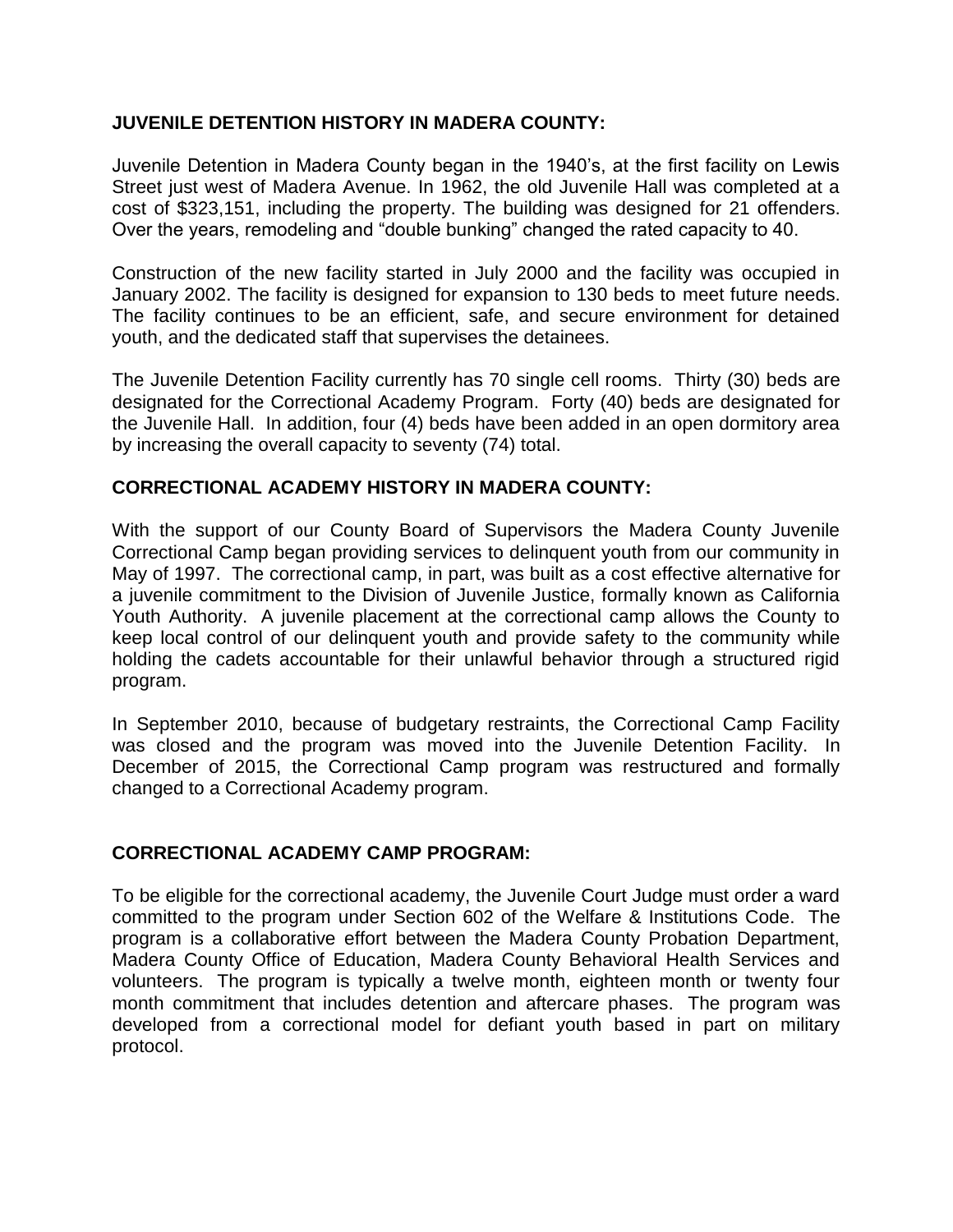The academy utilizes a combination of structure, discipline, physical conditioning and accountability in a nurturing approach in order to emphasize self-control and improve self-esteem. Once a youth has been committed to the camp they are referred to as cadets. There are three stages to the custody phase in which the cadets wear colored shirts according to their rank, from lowest to highest, green, brown and black. As the cadets advance in their rank they become eligible to receive additional privileges such as sibling visitation, community service and field trips.

After successful completion of the in custody phase cadets graduate to the aftercare component and are placed back into their parent's home whenever possible or an alternate living arrangement is made. The cadets are closely monitored as they may be placed on house arrest with electronic monitoring and probation staff provides intensive supervision. The cadet and their family will receive counseling services as determined by a mental health screening process and as resources allow.

### **JUVENILE FACILITY SERVICES**

### **EVIDENCE BASED PROGRAMMING:**

Sierra Education and Research Institute (SERI) provides volunteer interns seeking their doctorate degree in forensic psychology to teach life skills to the cadets in the academy program. Many of these volunteers already have their bachelors or masters degree. The Life Skills program is an intervention program for detained youth. The program provides education in Self Esteem, Anger Management, Domestic Violence, Victim Impact, Parenting Skills, Gang Intervention, and Substance Abuse counseling. Edovo learning based tablet program is also available for youths to take a course such as College Algebra and in return, gain credits to listen to music or play a video game. Further, Madera Behavioral Health provides substance abuse treatment in group counseling sessions. The Proud Parenting Program and Courage to Change courses are also offered as programs within the facility. The youth leave with a better understanding of positive character development and with the tools necessary to become responsible and productive contributors to the community.

### **COMMUNITY SERVICE:**

Youth committed to the academy program participate in community service. These cadets learn a greater amount of respect and appreciation for their work. It also teaches the cadets to work together and give back to their community no matter what gang affiliation or ethnic background they come from. Some of the job sites where the work is performed include the following: Veterans of Foreign War, Putney Ranch, Fair Grounds, Animal Shelter, Madera Love Inc, Hensley Lake, and Bass Lake Tree Removal.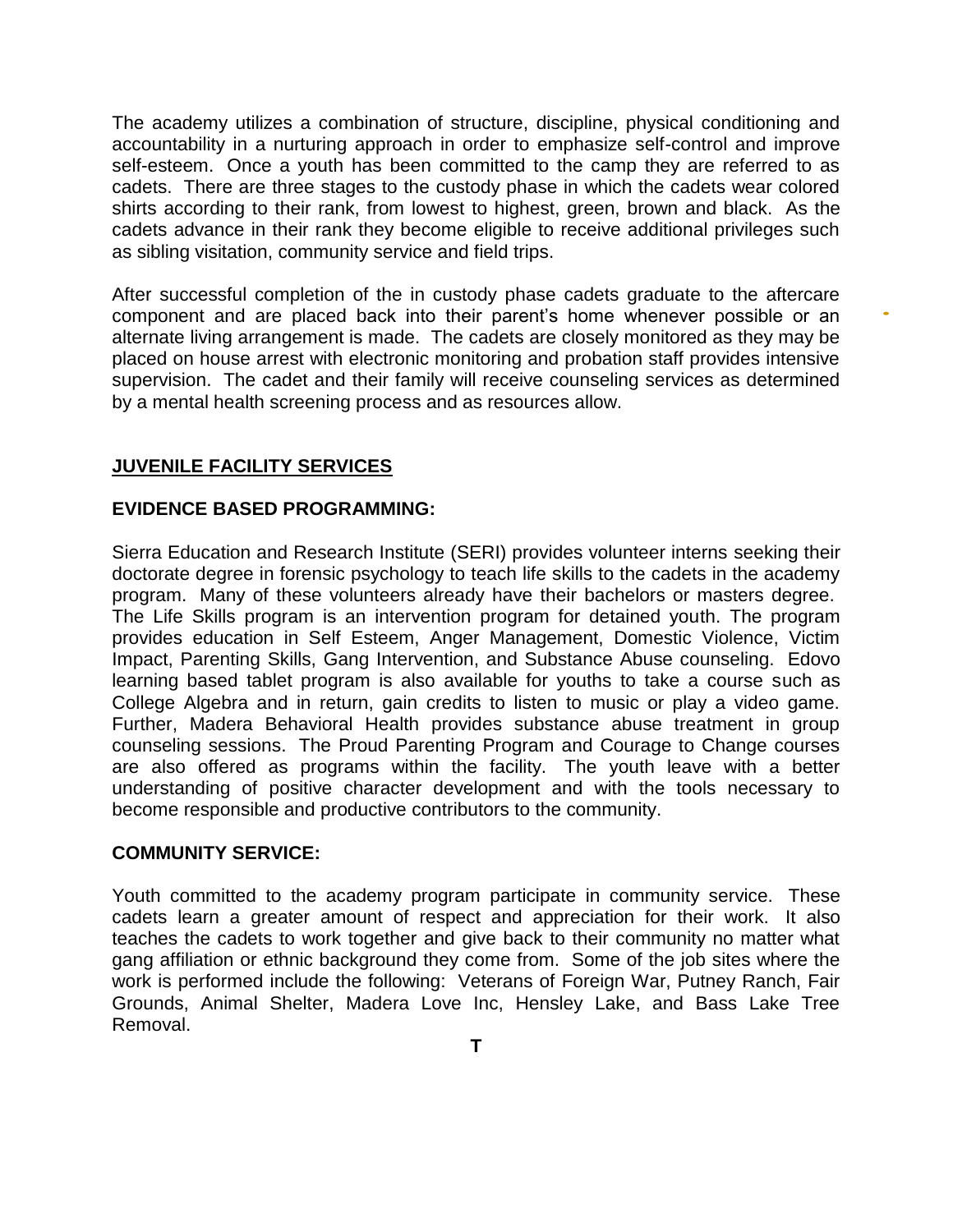### **MEDICAL AND MENTAL HEALTH:**

Madera County contracts with California Forensic Medical Group (CFMG). Medical services are provided 12 hours a day, 7 days per week. A registered nurse is on duty 8 hours a day and the remainder of the shift is covered by a Licensed Vocational Nurse. A Licensed Clinical Social Worker is available as needed between the hours of 8:00 am to 5:00 pm Monday thru Friday. All services provided in the facility meet or exceed the standards as required by California Code of Regulations, Title-15. Further, there is a Behavioral Therapist assigned to the Correctional Academy three times a week for mental health issues.

### **EDUCATION SERVICES:**

Madera County Juvenile Detention Facility and Correctional Academy both are provided educational services through the Madera County Office of Education (MCOE). MCOE maintains the responsibility for compliance with all educational standards as required through the State of California Department of Education and Title-15.

### **FOOD SERVICES AND NUTRITION:**

Madera County contracts with Aramark Cooperation to provide food services to the facility through the Madera County Department of Corrections kitchen. All meals served are in compliance with the California Code of Regulations Title-15, and California Department of Education Nutrition Program specifications.

### **RELIGIOUS SERVICES:**

Youth for Christ provide onsite non-denominational religious services to those youth who choose to participate. Youth can request to have their own pastor visit them with the approval of the commander. Other religious services and spiritual counseling are offered throughout the year.

### **Service Gaps Identified:**

- Need for additional gang prevention.
- Vocational training.
- Full time Behavior Health Therapist.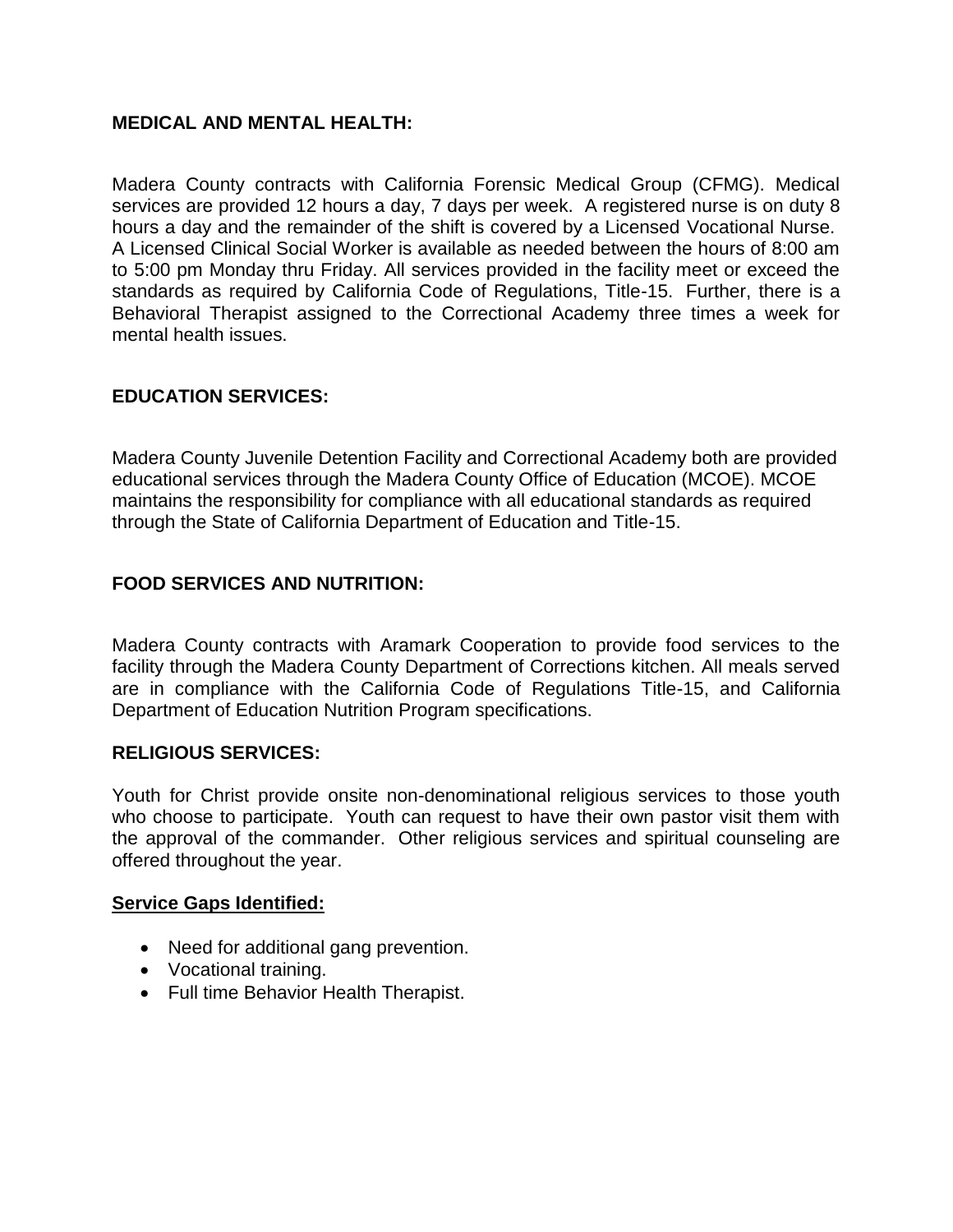### **Youthful Offender Block Grant:**

In September 2007, the California Legislature enacted SB81 and AB191. This directed the California Department of Juvenile Justice to discontinue accepting juvenile court commitments and parole violators except those adjudicated for violent offenses. Juvenile offenders with less serious offenses served custodial and parole commitments under the jurisdiction of the county probation departments in California.

The new law provided funding through the Youth Offender Block Grant (YOBG) to counties for the implementation of correctional reform programs for juvenile offenders. The funds cover the costs to counties to oversee juvenile offenders.

In 2017-18, Madera County Probation will use YOBG funding for one part time mental health clinician assigned to the Correctional Academy (Formally called Correctional Camp) and Court Day School Program. The clinician will provide individual and group therapy with juveniles. The clinician will also provide family therapy during the juvenile's time in the Correctional Academy. The clinician assesses juvenile s' suitability for the academy. The clinician is also an A.R.T. facilitator for both programs as well. Additionally YOBG funds will be used to purchase MRT and ART curriculum, incentives, team building activities and field trips.

A mental health clinician teaches Aggression Replacement Therapy to juveniles ordered into the Correctional Academy and Court Day School as part of the program's regular evidence based programming. Programs that integrate juvenile cognitive treatment with family intervention during the period of confinement and thru community reintegration have been shown to reduce the percentage of recidivism among juveniles.

A mental health clinician can focus on individual juveniles and their needs both in custody and out, by addressing negative factors such as anger, impulse control, and emotional instability. Individual treatment sessions while in-custody would otherwise be non-existent that provides the juveniles an outlet to express and work on individually tailored needs.

In 2017-18, Madera County Probation will use YOBG funding for one Juvenile Detention Officer who will serve as a transport officer position assigned to the Juvenile Detention Facility/Correctional Academy and works with all detained juveniles. The officer coordinates all transport assignments as well as transports juveniles to Court, medical appointments and other detention facilities throughout the State. The officer is also trained to facilitate evidenced based cognitive programming to juvenile offenders and complete working case plans for those juveniles in custody for 30 days or more. He / She will facilitate cognitive group therapy in these EBP approaches: A.R.T., Motivational Interviewing and completing JAIS Assessments and case plans. YOBG funds will also pay for the officer's safety equipment, vehicle lease, cell phone, ART and MRT curriculum, related training and office supplies.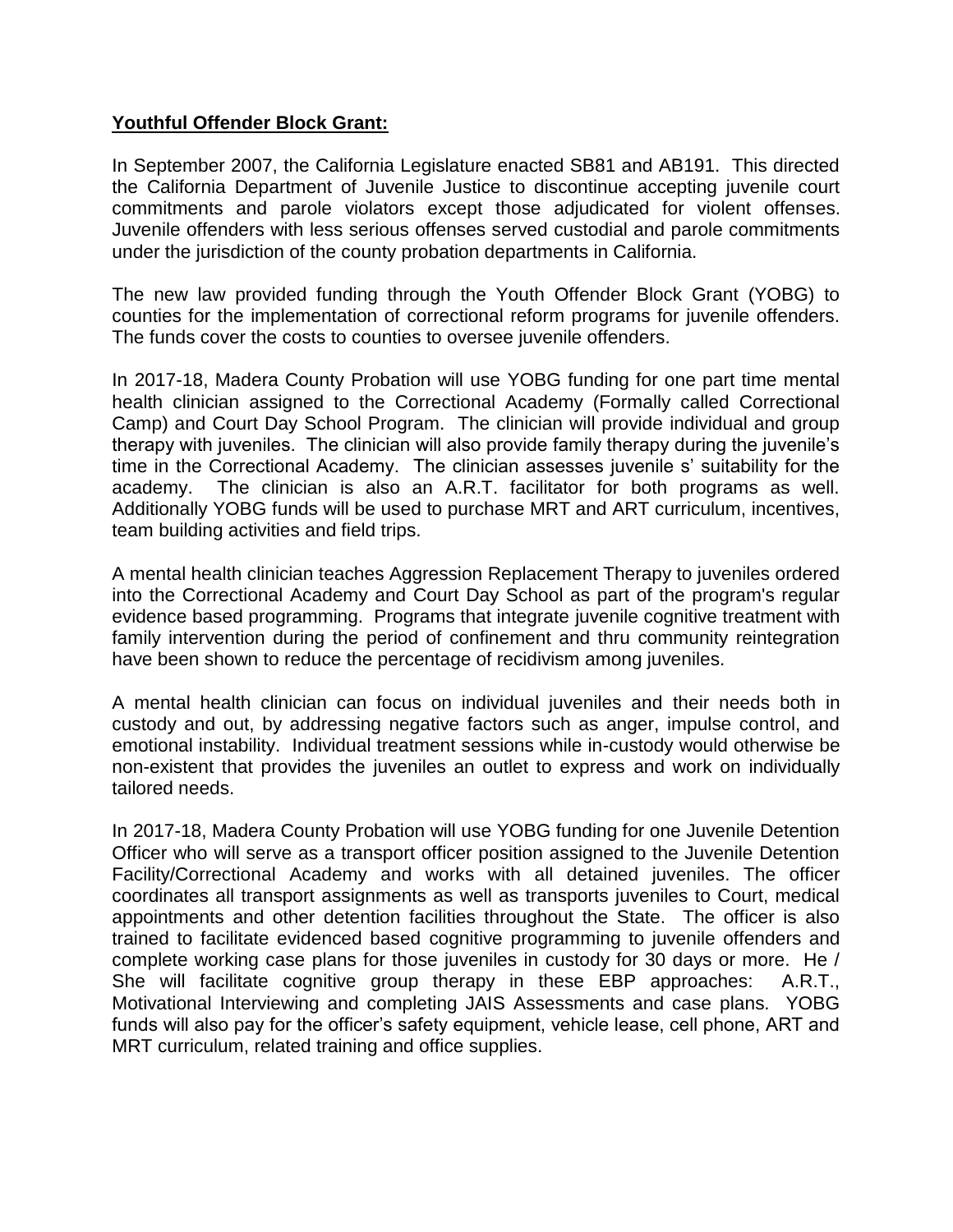Having a designated transport officer who works with all of the detained minors provides institutional consistency between detention transportation practices as well as facilitating evidence based services to juveniles which otherwise would not be provided by a detention officer. This officer also builds report with the juveniles through these aforementioned strategies. This helps reduce the stress between officer and offender in the institution.

In 2017-18, Madera County Probation will use YOBG funding for one Deputy Probation Officer and .20 FTE Probation Program Specialist assigned to work with juveniles ordered to the Court Day School Program and also with juveniles at an alternative education school site located on our Juvenile Justice Campus. The evidence based services include A.R.T., MRT, Mentoring, Workforce Skills for Success program which is also an EBP Job readiness/training program provided by the CBO Work Force Development. The deputy probation officer and program specialist are trained to do A.R.T, MRT, Motivational Interviewing, and Forward Thinking and participate in a quarterly department wide EBP committee meeting.

Additionally funds will pay for program supplies, curriculum, incentives, and team building field trips, snacks, gift cards, and sports equipment. Also, related officer safety equipment office equipment/supplies, vehicle lease, and training.

Having full time presence of a deputy probation officer and program specialist on the School campus to directly supervise the wards in the Court Day School program, as well as providing the juveniles services otherwise not provided.

In 2017-18, Madera County Probation will use YOBG funds for one deputy probation officer will closely supervise juveniles when released from the residential phase of the Correctional Academy program. The juveniles will serve on house arrest with electronic monitoring, receive job training, counseling, transitional education, ART, MRT and Forward Thinking. They will also be provided with incentives and opportunities at field trips and special events as opportunity affords. Additional funds will be used for training, office, vehicle lease, and safety equipment as needed. Additionally, ART and MRT curriculum, and lastly a contract with behavioral Interventions for house arrest electronic services.

The continuum of services combined with close supervision creates consistent case familiarity, appropriate follow-up and transition of these juveniles back into their respective communities and residences.

In 2017-18, Madera County Probation will use YOBG funds to pay annual maintenance and training contract with NCCD for the JAIS Assessment tool that works in conjunction with our case management system. The assessment tool is utilized on all juveniles passing through the juvenile system with who are subject to a filing of a formal petition. As such, case plan is created to target needs with services and recommendations accordingly. Ultimately the most critical offenders are identified and supervision efforts are provided based on validated risk/needs scores.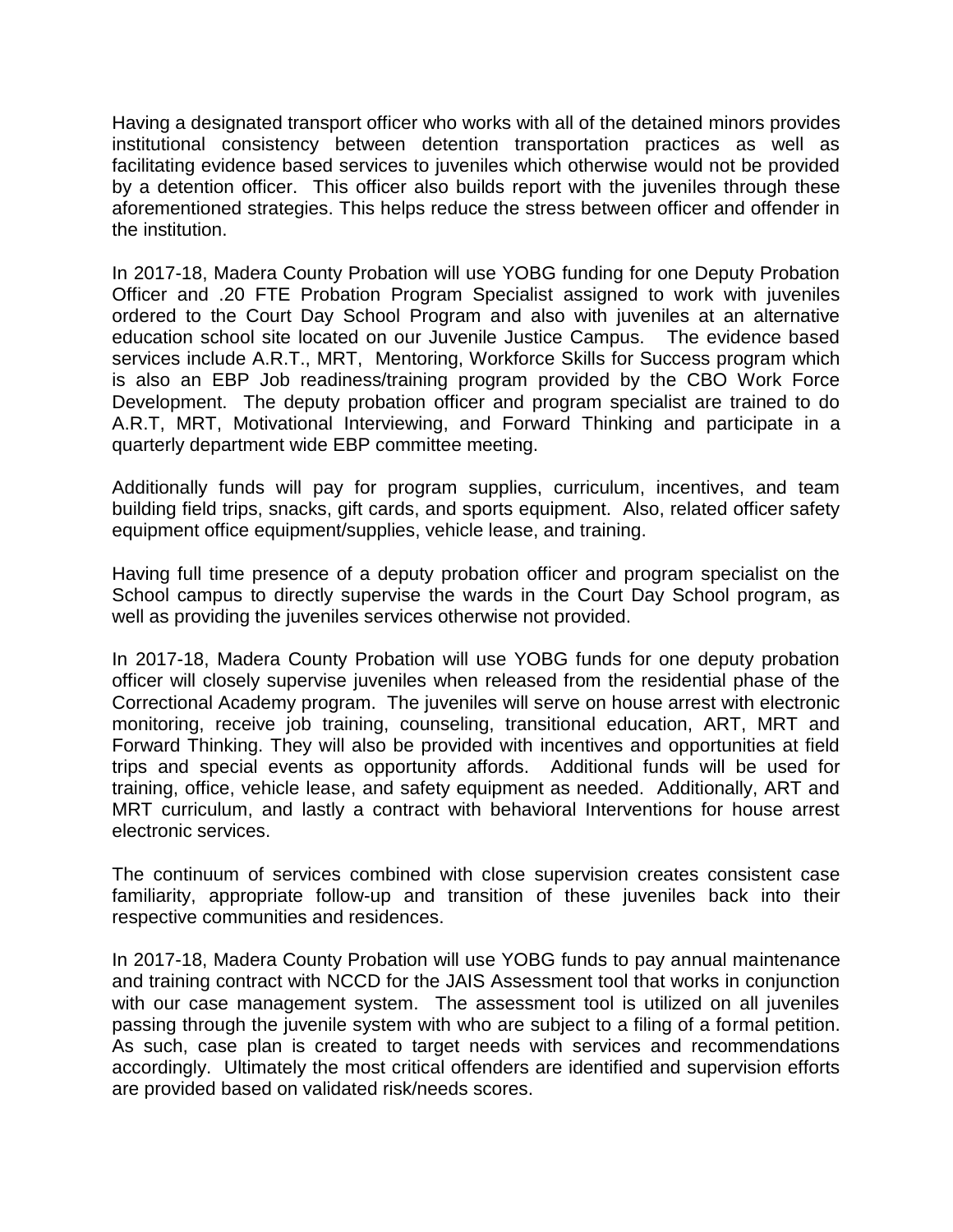This is the primary tool in identifying what EBP programming and services should be provided for the respective identified populations. Meaningful EBP efforts cannot be provided without first assessing the risk/needs of the juvenile offender. The use of such validated risk/needs assessment tools as well as detention assessments and case plans will offer more appropriate supervision/services and the use of staff time. This contract also includes staff training/development/use of the tools to assist in Evidenced Based Practices (EBP) with at risk/target youth.

In 2017-18, Madera County Probation will use YOBG funds to pay for two Probation Technicians dedicated to working with a targeted at risk youth population i.e. informal probation and truancy supervision. Referrals for family counseling for parents and youthful offenders will be offered to break the cycle of delinquency that ultimately leads to future adult criminality resulting in offenders' constant series of commitments to detention facilities. Additionally, funds will pay for vehicle lease, office supplies, cognitive workbooks, and associated supplies i.e. alternative sanctions and rehabilitative tools such as written courses with target specific offenses and related issues. It will also be used to contract with County Action Partnership of Madera County (CAPMC) to keep youthful offenders in Madera County and their families participating in the Strengthening Families Services Program.

The Strengthening Families family counseling program can provide services to about 75-100 English and Spanish speaking families. Strengthening Families program is recognized as a functional family's curriculum, and one that is evidenced based.

### **Service Gaps Identified:**

- \* Transportation barriers limit service delivery and access in the unincorporated and rural areas of the County.
- \* Increased pregnancy prevention services throughout the County.
- \* Lack of Community Based Organizations
- Lack of local services/resources

### **MADERA COUNTY OFFICE OF EDUCATION**

Madera County Office of Education (MCOE) serves nine (9) school districts, with a combined total of 29,409 K-12 students (2008-2009). Sixty-four percent of these students are Hispanic. The 2007-08 countywide adjusted, Grades  $9<sup>th</sup> - 12<sup>th</sup>$  four year derived dropout rate was 17.1%, while the state's dropout rate was 18.9%.

The Madera County Superintendent of Schools (MCSOS)/MCOE has actively pursued positive youth development through the following programs: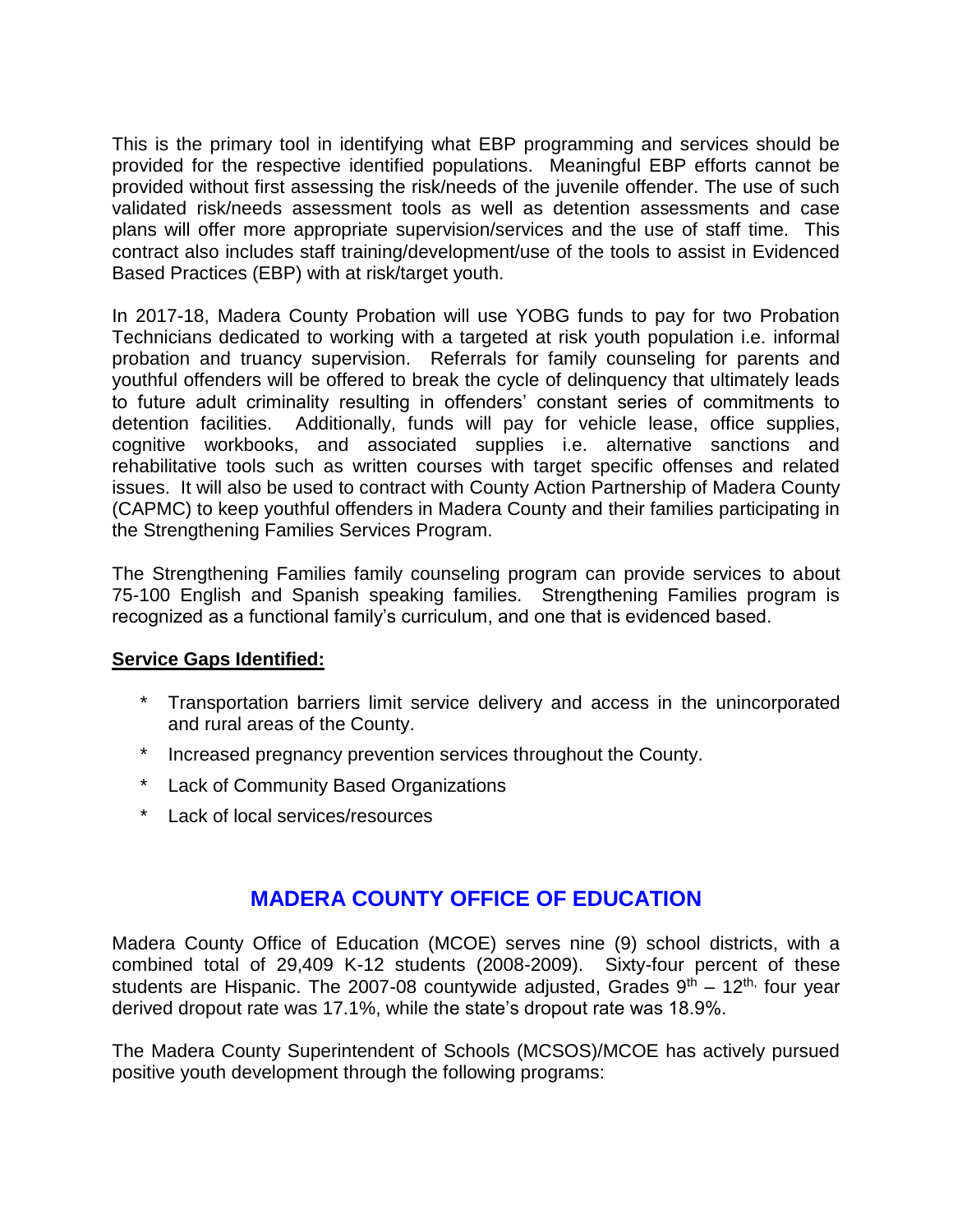### **ALTERNATIVE EDUCATION**

All secondary MCOE alternative education schools are Western Association of Schools and Colleges (WASC) accredited.

**Enterprise Secondary School (Court and Community School):** In addition to a strong academic program that is aligned to State standards, students are taught the Character Counts curriculum with the five pillars of good character reviewed on a regular basis with all students.

Several components of the alternative education program have received plus reviews from the community at large. While the above program has been placed on hiatus due to budget cuts, it has played a vital role in students providing community service. This program offered selects student volunteers to participate, after appropriate training, in a tutoring program at the MCSOS Millview Preschool and the Gould Educational Center. The latter two provide educational programs for students with severe disabilities. Student tutors work with youth at Millview and Gould who have severe disabilities, assisting them to develop skills, develop/preserve muscle tone, participate in play activities, listen to stories, and similar life skill activities. This has provided our alternative education students with opportunities to practice using skills developed through their own education program and has created valuable learning experiences for the disabled youth as well as the student tutors.

In addition to the Enterprise Secondary School program described above, MCOE provides instructional services to incarcerated minors in Madera County, operating the educational program in the Juvenile Hall and Correctional Camp. Comprehensive and individualized instruction meets the needs of students of various age and skill levels. Staff members work closely with various schools and with the educational staff to coordinate curriculum, promoting a smooth transition into less restrictive environments.

At the beginning of the 2008-09 school years, additional career technology was brought to the alternative education program as a way to provide skills and technology to students in order to assist them in pursuing a lifelong interest in specific work areas. **The California School Age Families Education (Cal-SAFE) Program:** The Cal-SAFE program serves a selected population of pregnant and parenting teens (male and female) and their children on a request basis from their home districts within Madera County.

This alternative education program is located at Pioneer Technical Center (PTC) in Madera. Cal-Safe provides core curriculum academic instruction. Cal-SAFE also provides instruction in pre-post natal conditions, nutrition, and child development/care. Individuals enrolled in this program continue their education and receive community services through interagency collaboration, designed to result in high school graduation. Services provided include health care, transportation, academic and emotional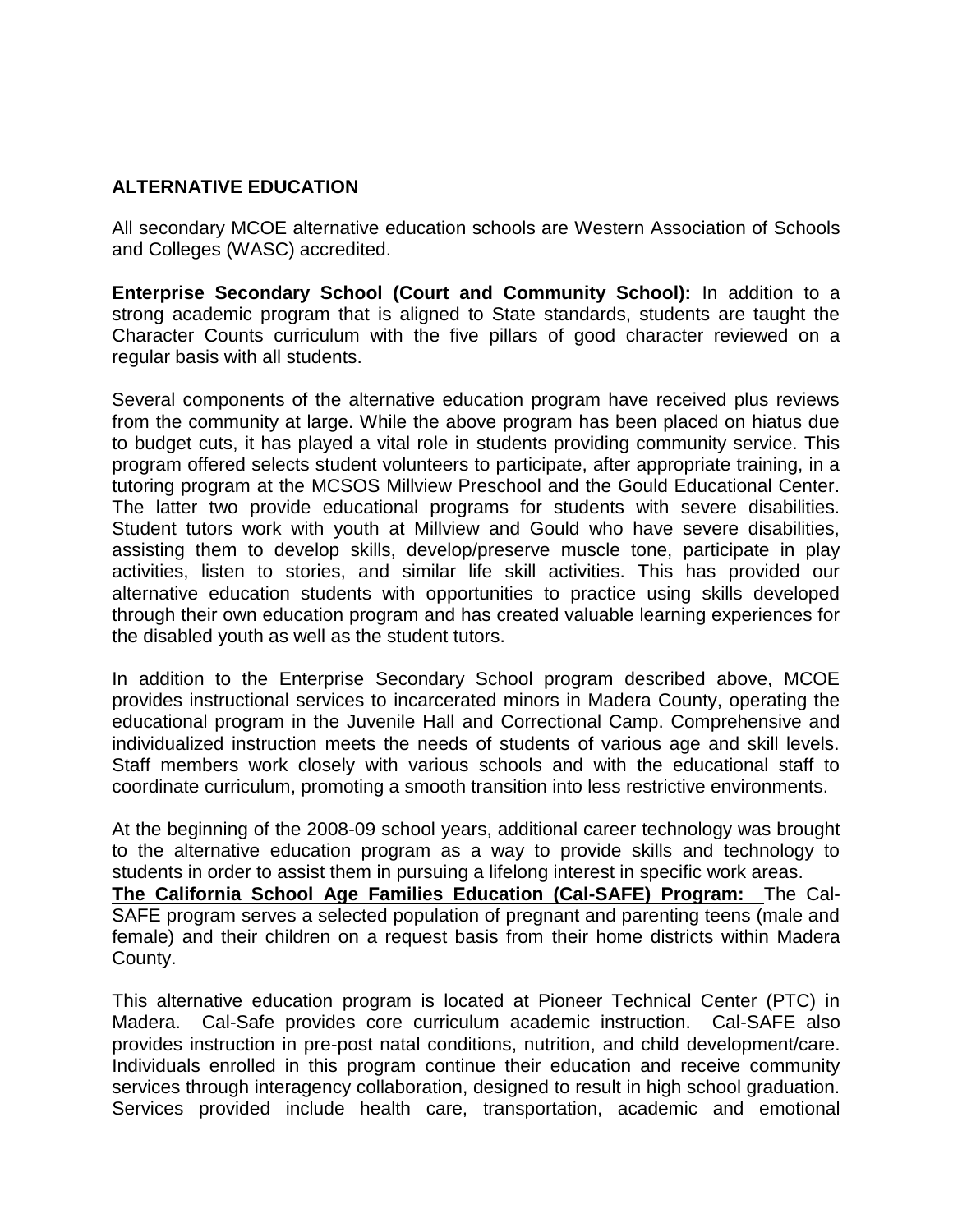counseling, and parent training. The program is coordinated with the Cal-LEARN program.

Other Alternative Education programs include Community Day Schools serving both elementary and secondary students operated by the Madera County Office of Education:

- Apollo Elementary Community Day School program (4<sup>th</sup> -6<sup>th</sup> grades) located in Madera.
- Challenger Elementary Community Day School  $(4<sup>th</sup> -8<sup>th</sup>$  grades) located in Chowchilla.
- Discovery Secondary Community Day School (7<sup>th</sup> -12<sup>th</sup> grades) located in Chowchilla.

**Pioneer Technical Center:** A WASC accredited charter high school with a vocational/technical emphasis, primarily serves students from the Madera Unified School District. Students (160+) often enter this voluntary alternative educational program with poor attendance patterns, often 50% or less attendance. The overall attendance factor for PTC is 89%, a remarkable increase that leads one to believe its instructional strategies and educational design are appropriate to the interest of many students whose pathway is an alternate route to graduation.

The goal for all alternative education students is to provide an opportunity for students to earn credits that will transfer to their home schools and lead them to graduation.

### **Madera County Independent Academy Program**

The nature of the independent study program gives students the opportunity to personalize their instruction and the freedom to utilize resources and activities to create a flexible educational experience. All course contracts are developed in accordance with the Madera County Independent Academy and state standards. While attending the Madera County Independent Academy program, students learn and practice the selfdiscipline necessary for future success. The staff assists students in accomplishing their individual goals

Course work and credits are those required by the Madera County Independent Academy and the Madera County Office of Education. Students who have earned the necessary credits may receive a high school diploma from the Madera County Independent Academy. The goal of the program is to help students achieve success and earn a high school diploma.

**Special Education:** The Madera County Superintendent of Schools operates regional, individualized education programs for students with disabilities throughout the Madera/Mariposa SELPA. Special education and related services are offered to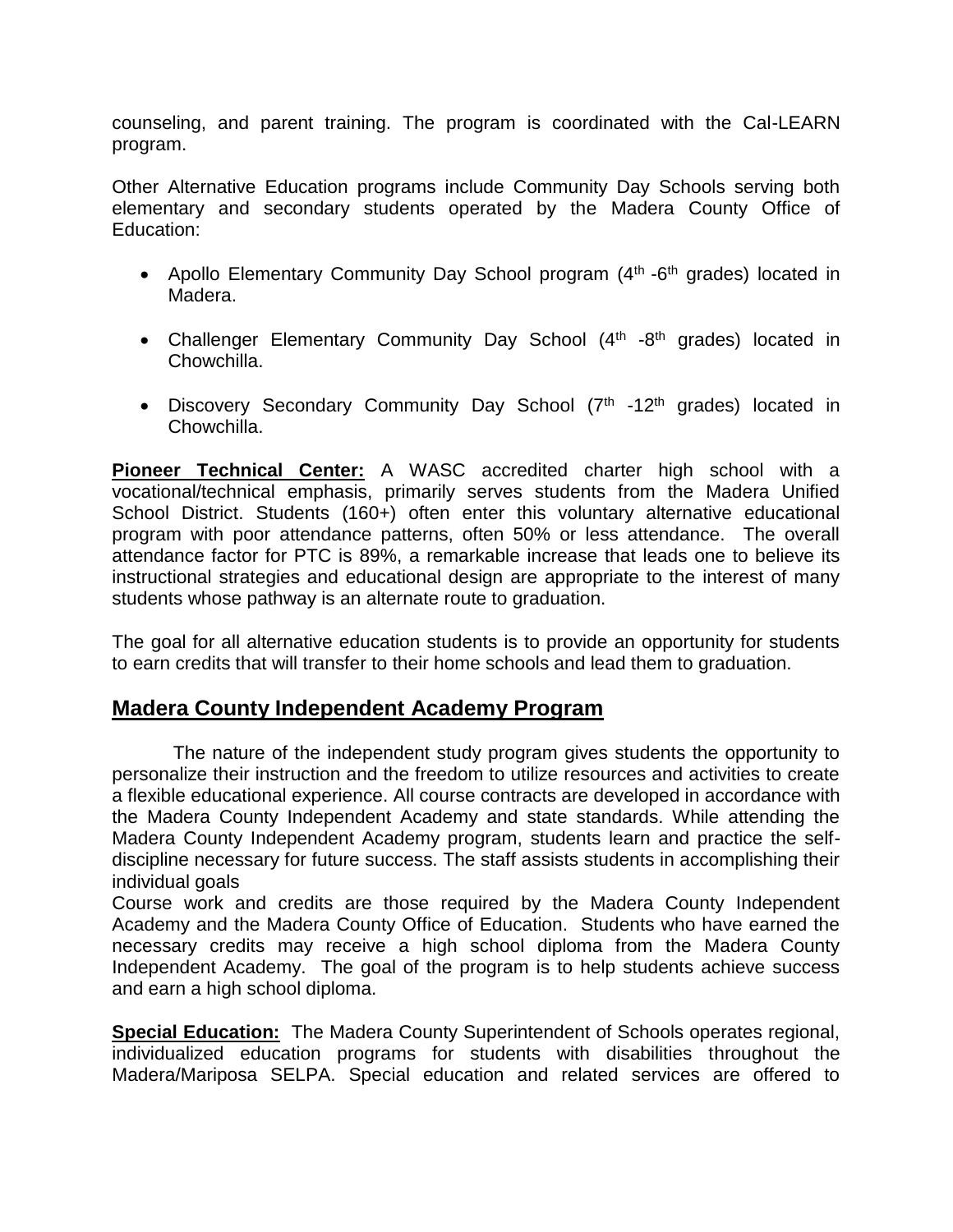students with learning disabilities, communicative disorders, emotional disturbance, speech and language delays, and developmental delays.

**Youth Development:** The Madera County Office of Education has actively pursued positive youth development through the following programs:

- MCOE Infant Program: provides integrated services to disabled children and their families.
- Friday Night Live, Club Live, and Friday Night Live Kids: provides direct services to over 10,000 students in eight school districts and support materials to all nine districts. Activities and community services include:
	- $\Diamond$  Community wide rallies.
	- Annual youth conference for high school Friday Night Live students.
	- $\Diamond$  Multiple community service projects, dances, movie nights, field trips and rallies.
- Tobacco Use Prevention Education/ Title IV (Safe and Drug Free Schools): implements prevention and youth development programs emphasizing good character, building assets, and understanding tolerance. Many activities are conducted in collaboration with the Health Department, Law Enforcement, and other agencies.
- The Youth Development Program offers training services for staff and/or students in the areas of leadership, character building, asset development, conflict resolution, peer counseling, conflict managers, and curriculum integration.

### **Service Gaps Identified**

Although Madera County has proven the ability to work collaboratively within Departments, much remains to be accomplished. The Juvenile Justice Coordinating Council identified specific gaps in these areas:

- Truancy
- Reaching non-school populations
- Providing services to youth and children in outlying and rural areas
- Transportation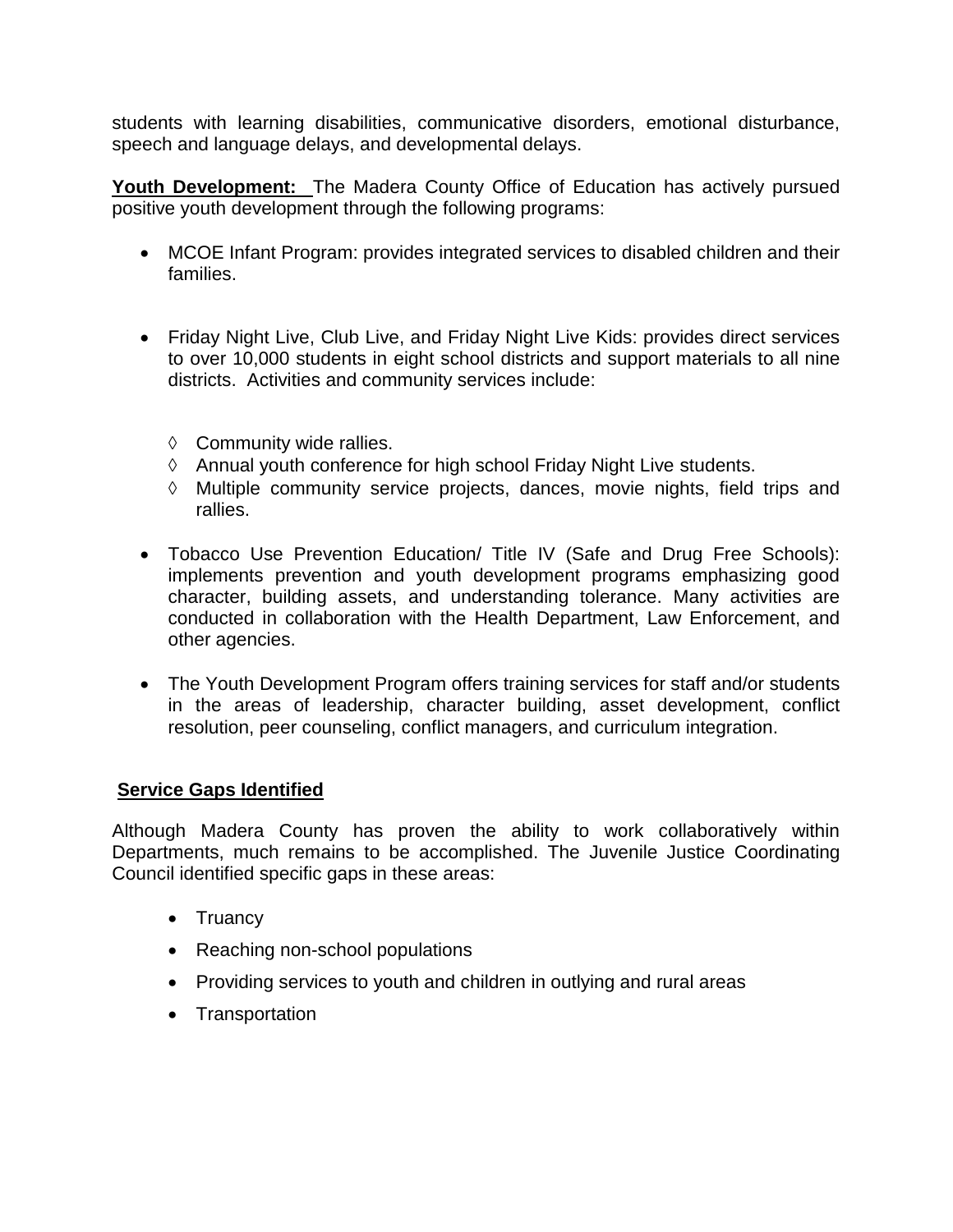### **Madera County Workforce Innovation and Opportunity Act Title I and Title II**

### **Workforce Assistance Center:**

The Madera County Workforce Assistance Center is a partnership of community organizations providing a wide variety of services to the residents of Madera County. Services include access to employment opportunities, assistance with resume development and employment applications, on-line tools for job search, career research, and skills evaluation, as well as access to Adult Education, English as a Second Language, Citizenship classes, and information regarding available jobs and training services. All of the services at the Workforce Assistance Center are available to eligible Madera County residents aged 18 and over, and are provided by the various partner agencies located at the Center.

The Madera County Workforce Investment Corporation is housed within the Madera County Workforce Assistance Center and also provides services to eligible out-ofschool young adults between the ages of 16 and 24. All young adults who apply for services complete an individual assessment of their basic educational skills, aptitudes, and vocational interests. This assessment process results in the development of an individualized service strategy for each young person that outlines the programs and services that will be of most benefit to them.

Young adults between the ages of 18 and 24 are offered a comprehensive menu of services designed to assist them to transition into employment, advanced training, and/or postsecondary educational opportunities, with the emphasis on developing the skills needed for successful transition into economic self-sufficiency. The program offers a customer-centered approach with services designed to meet the needs of each individual, and includes: tutoring and study skills, alternative secondary education options, paid and unpaid work experience, occupational skills training, education combined with workforce preparation, leadership development, supportive services, adult mentoring, guidance and counseling, financial literacy education, entrepreneurial skills training, labor market information, postsecondary preparation and transition, and follow-up services. Young adults are offered opportunities for work experience in either subsidized or direct placements into employment. These young adults are also offered assistance with accessing continuing education, including assistance with a GED or HS diploma, if needed, or guidance in selecting and registering for appropriate postsecondary course work, as appropriate. Financial aid workshops are also offered by Madera Center staff, to help participants identify resources to help them pay for college, if that is their next step.

While quite comprehensive, all of these programs and services could benefit from higher levels of funding to allow for services to more youth and young adults in the community. There is a need for more focused collaboration and cooperative planning between agencies when grants are available to strengthen youth services and delivery systems. Planning is underway to strengthen the existing referral process between both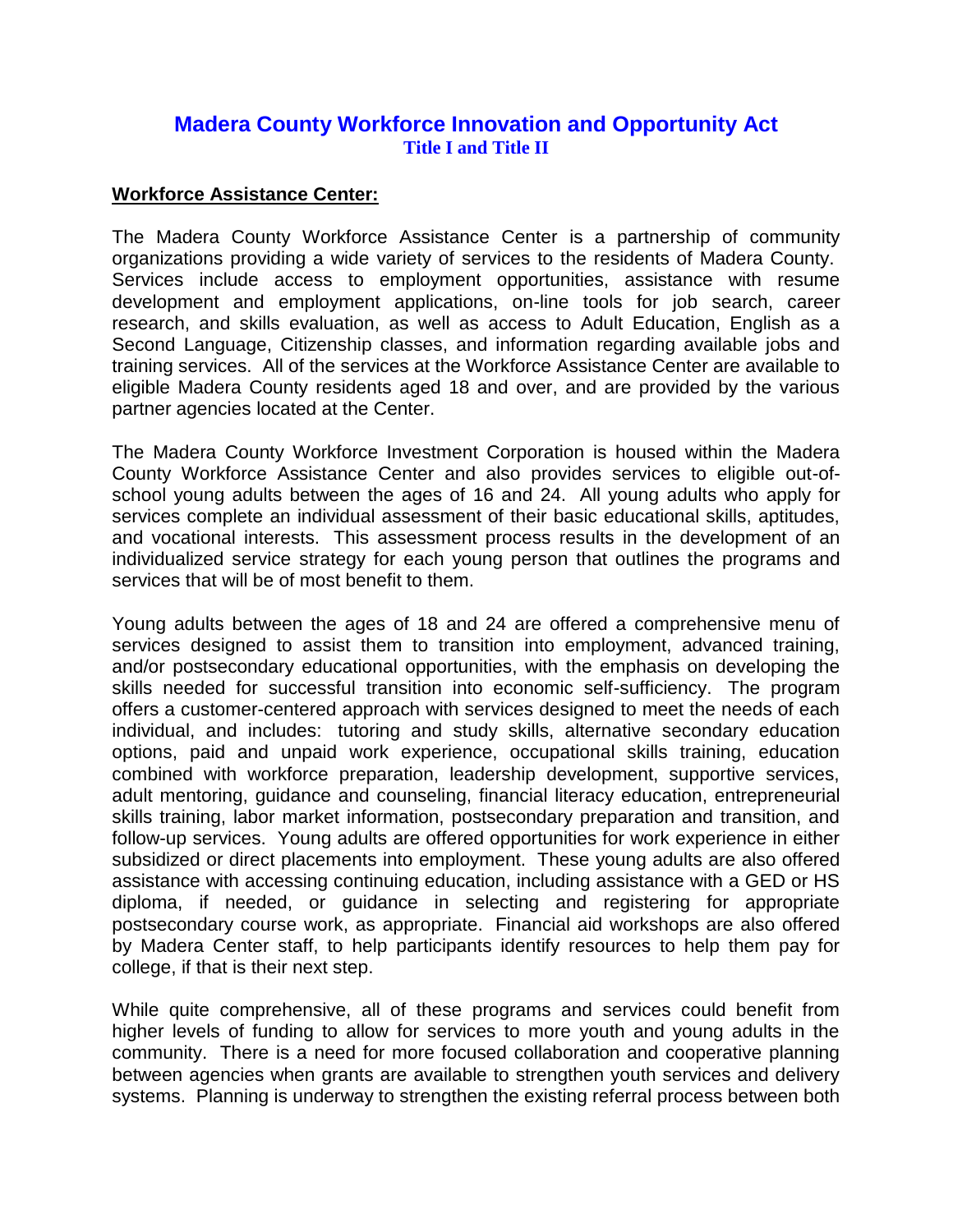the juvenile and adult divisions of the Probation Department, so that all staff members are familiar with the services available to young people through the Workforce Assistance Center. Designation of single points of contact at each department will help to streamline referrals between the agencies. In addition, regular presentations to Probation Department staff regarding the current programs and services being offered will assist in the development of appropriate referrals for services for individuals on probation.

# **Madera County Department of Social Services**

The Madera County Department of Social Services (DSS) has responsibility for providing public assistance and social services to the citizens of Madera County. In addition to Child Welfare Services, DSS has developed several specific programs to address the problems of at-risk youth.

**Promoting Safe and Stable Families:** In Fiscal Year 2008-09, Madera County Department of Social Services received a planning allocation for Promoting Safe and Stable Families in the amount of \$150,663.00. PSSF services are administered by DSS in four categories: Family Preservation, Family Support, Time Limited Family Reunification, and Adoption Promotion and Support. Each category focuses on a specific target population and offers services that can provide the need in that area. DSS uses PSSF, to fund both the Health Beginnings Program (HBP) and direct services.

Family preservation focuses on families in crisis with the imminent potential of the children's removal from the home. The services help maintain the safety of children in their own homes, support families preparing to reunify or adopt, and assist families in obtaining other services to meet multiple needs.

Family support services are voluntary and focus on services to strengthen the family and teach parents to alleviate stress and develop nurturing skills. They connect families with available community resources and include such activities as parenting education, health services, and a range of center-based activities.

Time Limited Family Reunification facilitates a reunification of the child safely and appropriately within a timely fashion. Services may include, but not limited to, counseling, inpatient, or outpatient substance abuse treatment services, mental health services, domestic violence, and transportation, among others.

Adoption Promotion and Support encourages adoption from the foster care system, when adoptions promote the best interests of children, including such activities as: pre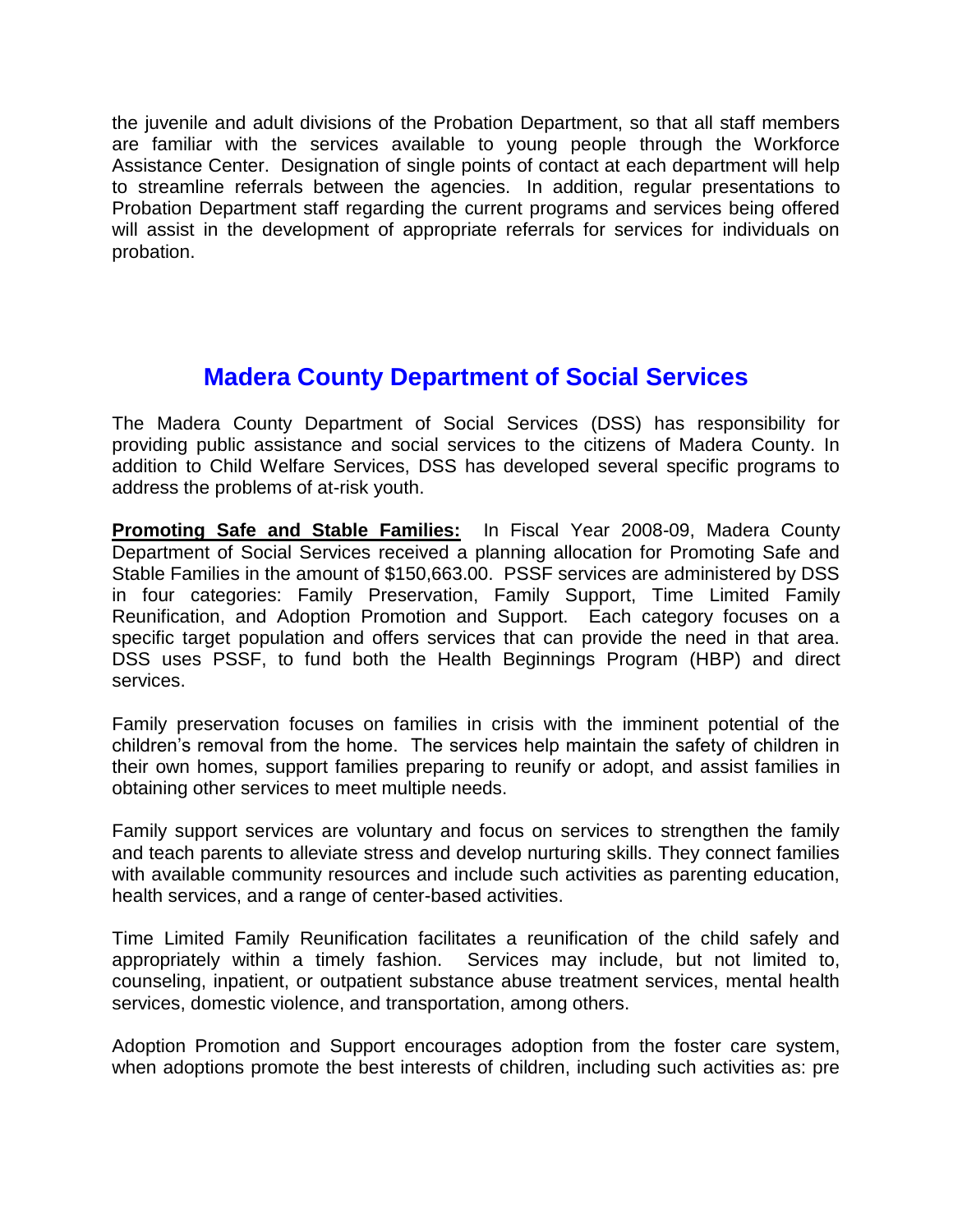and post adoptive services and those designed to expedite the adoption process and support adoptive families.

Clients served under these programs are extremely resource challenged, and often interact with multiple agencies. DSS has discovered families in crisis who are in need of alcohol and drug counseling services, early mental health and intervention services, assessment and treatment of high risk medical needs and developmental delays and intervention in the areas of domestic violence, immigration, housing, economic assistance and education.

**Cal-LEARN:** Cal-LEARN services are provided by an agreement between the Department of Social Services and the Public Health Department. The Cal-LEARN program is designed to assist pregnant and parenting CalWORKs teens in completing high school. Services include case management and referral, program compliance monitoring, counseling, parenting education, and mentoring**.**

It should be noted that the Public Health Department also administers the Adolescent Family Life Program. The AFLP and Cal-LEARN programs share common goals and purposes:

- Encourage pregnant and parenting teens to stay in school or return to school, earning a high school diploma or its equivalent.
- Employ case management services to link each adolescent parent to communitybased, multi-faceted referral networks (including education, health and social services).

**DART**: The Adolescent Family Life Program experienced dramatic program cuts this year, in response, the department of Social Services and Public Health formed the DART program. Cal Learn did not experience fiscal cuts. DART is considered a companion program to Cal Learn, provides comparable services to adolescent parents.

Both programs provide intensive case management services (differential response) often in lieu of referrals to child welfare. Both programs have the goal of preventing child abuse and repeat pregnancies, encouraging young parent to finish high school, and include program activities that teach young parents about the dangers of smoking, drinking, and use of illegal substances for their children and families. Further, young parents are taught techniques for engaging their infants and toddlers.

Children raising children still remains a societal struggle. Madera County has a disproportionate number of adolescent parents as compared to the state average. Adolescent parents and their children are at significantly higher risk of coming to the attention of Child Welfare Services and Probation. Examples of services provided to this population include: Parenting Skills; Housing, Substance Abuse/Smoking Education/Intervention; Linkage to Community Services. This program provides a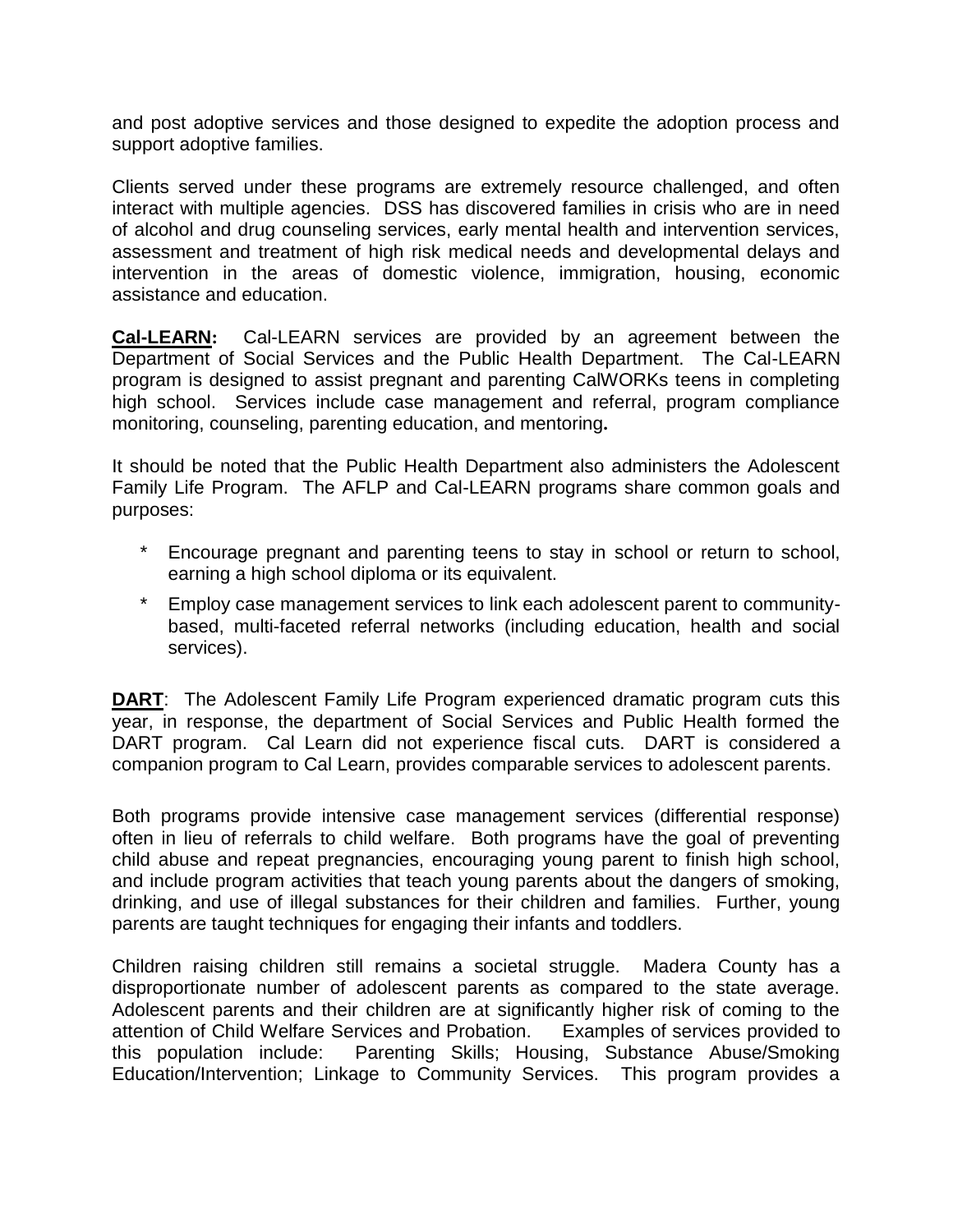safety net to these young parents and their families. With the recent budget reductions this program is no longer is a robust community service.

### **Transitional Housing Program - Plus**:

This program is for emancipated youth, exiting the Foster Care system. Youth live with host families and case management services are available to assist in the selfsufficiency process. The goal is to provide participants with a safe living environment while helping them learn safe life skills to achieve self sufficiency.

### **Interagency Placement Committee:**

The department of Social Services is an active participant in this committee. See page 5 for full details.

### **Independent Living Skills**:

Madera County has an active ILP program, which serves youth in out of home placement ages 16-21. In addition to case management services, the county engages all foster care youth in this age category in the Chaffee Assessment to help them identify areas that need to be addressed as they move toward self sufficiency. Additionally, the county contracts with the Ready Set Go Program to provide curriculum to the ILP groups that meets weekly. Nineteen workshops are held with foster youth from CWS and Probation. The focus is work readiness skills, life skills, leadership skills, and occupational skills.

### **Service Gaps Identified:**

- \* Transportation barriers limit service delivery and access in the unincorporated and rural areas of the County.
- \* Increased pregnancy prevention services throughout the County.
- \* Lack of Community Based Organizations
- Lack of local services/resources

### **Service Gaps Identified:**

- Transportation barriers limit access to weekly support groups.
- Lack of funds to provide an after school program/club as a prevention method against drugs, alcohol and gangs.
- Lack of funds to provide after-care programs for juvenile offenders in Madera County.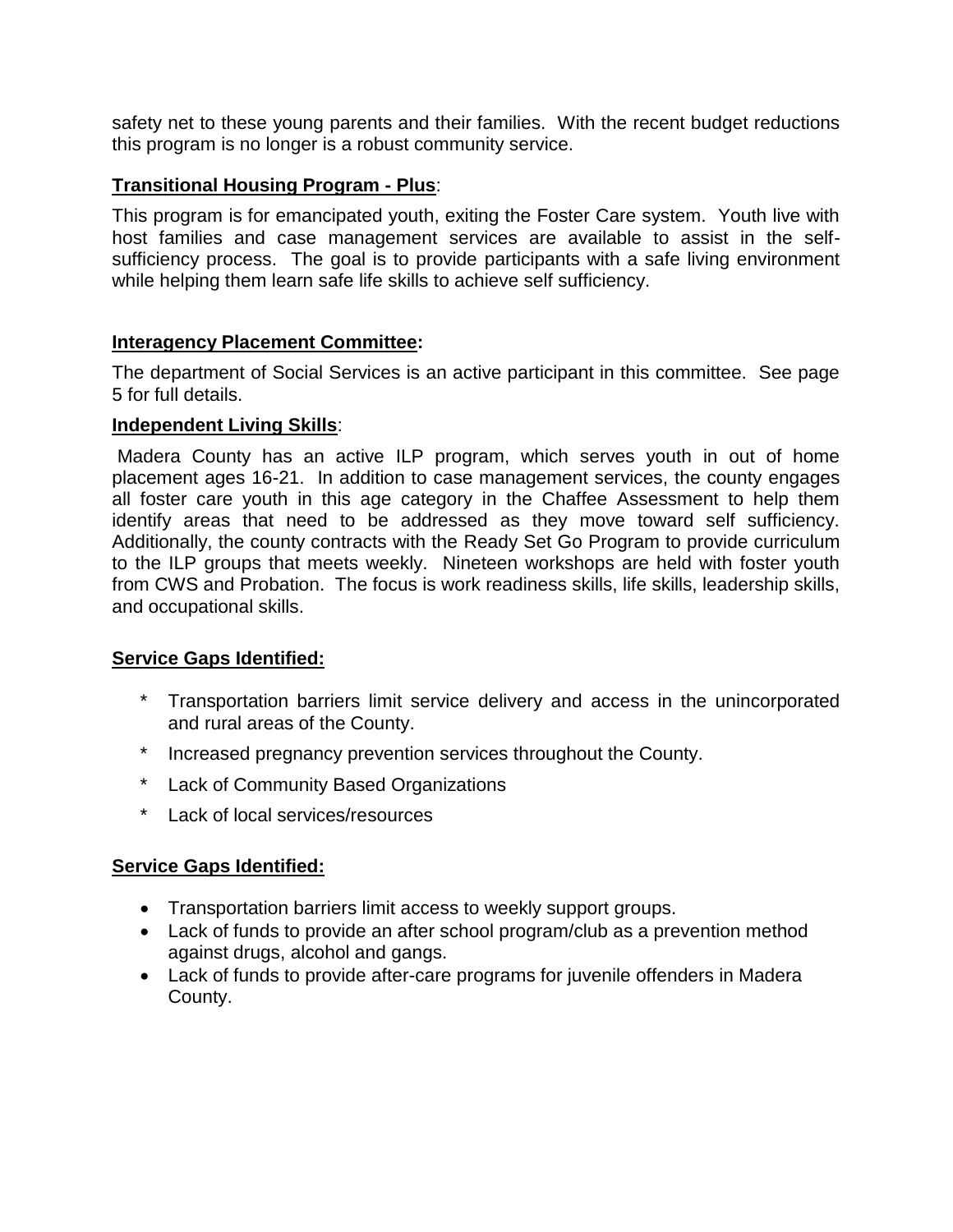### **BIG BROTHERS BIG SISTERS OF CENTRAL CALIFORNIA**

### **Big Brothers Big Sisters**

The mission of BBBS is to help children and youth reach their potential through one-to-one mentoring. Youth participating are shown through national independent research and local outcome evaluations to do better in school, are less likely to begin using drugs and alcohol, and less likely to engage in risky behaviors such as gang participation and teenage pregnancy. Eligible youth are involved in the school free-and-reduced lunch program, may have an incarcerated parent, or live in a single parent or non-traditional parent household.

The comprehensive screening process of our program assures that we have e done everything possible to ensure the safety of the children we serve. The staff of BBBS is professionally qualified in the areas of counseling and crisis intervention, and provides regular and consistent support to all matches. Each match has individualized goals and outcome objectives concentrating on promoting positive growth and development. The program also provides empowerment training which familiarizes parents, children and volunteers on child abuse prevention. BBBS is headquartered in Fresno with satellite offices in Madera, Tulare, and Bakersfield. The organization serves five counties that include Fresno, Kern, Kings, Madera, and Tulare counties. In 2009, 367 children were served, of which 61% was Hispanic, 71% were children of incarcerated parents, and 94.4% were eligible for school free-or-reduced lunch.

### **Madera BBBS**

BBBS serves a greater percentage of children living in poverty, given the local demographics. Big Brothers Big Sister's goal is to take our program to more children with our commitment to help these underserved youth become confident, competent and caring adults. Studies have proved that children that are mentored do better in school, are less violent and avoid drugs and alcohol. At the end of 2009, 34 children were matched with a community-based mentor (a 28% increase from the previous year), and another 56 elementary school youth were mentored by High School Big Brothers and Sisters at 4 different school sites and two adult site-based matches at the school sites.

**The One-to-One Community Based Mentoring Program** is primarily geared toward at-risk youth. The youth and the adult meet at least once weekly, spending time together in activities that build friendship and trust. Weekly activities may include attending arts or sports events, playing games, participating in educational activities, helping with homework, or just hanging out together.

**The High School Bigs Program** provides mentoring matches between High School and Elementary School students. Group meetings occur once per week for up to one hour at the school site.

**Bigs as Buddies Program** provides mentoring matches between volunteers ages 18 and above at a school site. One-to-One meetings occur once per week for a minimum of one hour.

**BBBS Kids with Character coarse** helps children learn about and explore values such as trustworthiness, caring, justice and respect.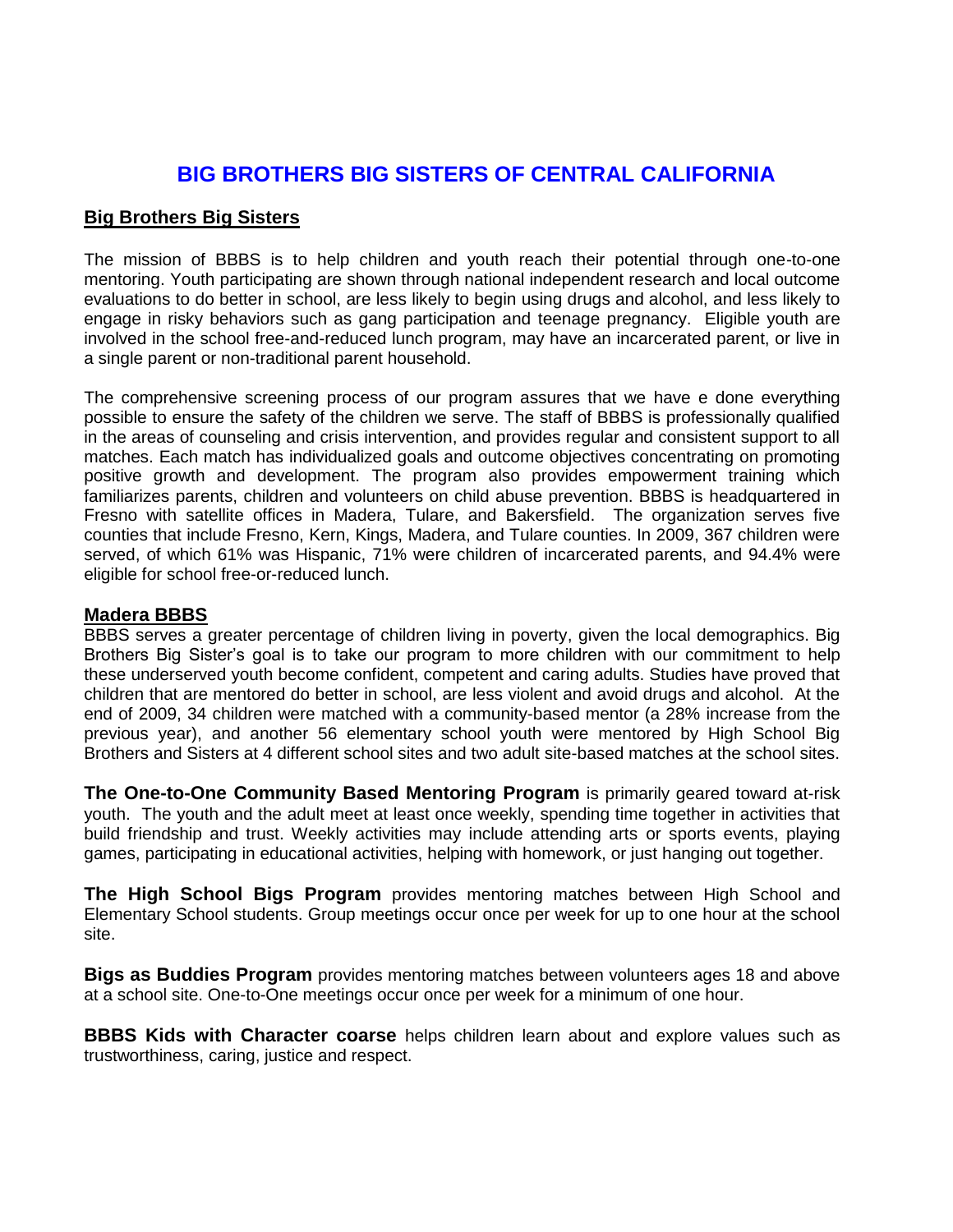### **LAW ENFORCEMENT AGENCIES**

### **MADERA COUNTY SHERIFF'S OFFICE**

The Sheriff-Coroner of Madera County is an elected official administering 85 sworn deputies, approximately 20 members of the Sheriff's reserve and 28 support personnel. A 20-member volunteer "Citizen Patrol" auxiliary further serves the department. The Sheriff's Department operates a main office just outside the east boundary of Madera City limits, with a new substation in Oakhurst set to open in May 2010. Due to the rural nature of the county, the Sheriff's jurisdiction is divided into eight patrol beats covering large, often sparsely populated areas.

The Sheriff's Department has several dedicated enforcement programs. These include the multi-agency Narcotics and Gang Enforcement Team. The Department also partners with other agencies including Alcohol Beverage Control, California Highway Patrol, and related county departments including the Departments of Correction, Probation, and the Office of the District Attorney.

### **MADERA POLICE DEPARTMENT (MPD)**

"The City of Madera appoints its Chief of Police. The Chief of Police, one Commander and three Lieutenants manage 71 sworn officers, 23 non-sworn, 14 volunteers and 7 chaplains. The Department supports a Detective Division (5 officers and a sergeant), Special Investigations unit (4 MPD officers, Chowchilla Officer, Probation Officer, Sheriff's Deputy, CHP Officer and MPD sergeant), one officer on the countywide Narcotics Enforcement Team, two School Resource officers assigned to the Madera Unified School District, one Housing Authority Officer and two GREAT Officers. The remaining personnel are assigned to patrol functions.

The Madera Police Department strives to make Madera a safer community through an effective policing model identified by three tenets:

- Solving problems, orienting toward crime, not just criminals
- Asking citizens to reassert their role in crime reduction and community livability
- Being accountable, taking responsibility for the level of crime

Effective policing is an evolving strategy that alters the fundamental way in which the police fight crime and respond to other problems in the community. It means having officers in neighborhoods working cooperatively with people to address the problems of crime, drugs, disorder, fear, and other elements that have a disruptive influence on the quality of life in our city. Effective policing is not soft on crime. In many ways it is tougher on crime than traditional policing because it has, as a basic tenant, a problem solving orientation. Effective policing is based on the realization that most crimes are solved with information that comes from people. The better our relationship with people, the more information we will have at our disposal to combat crime.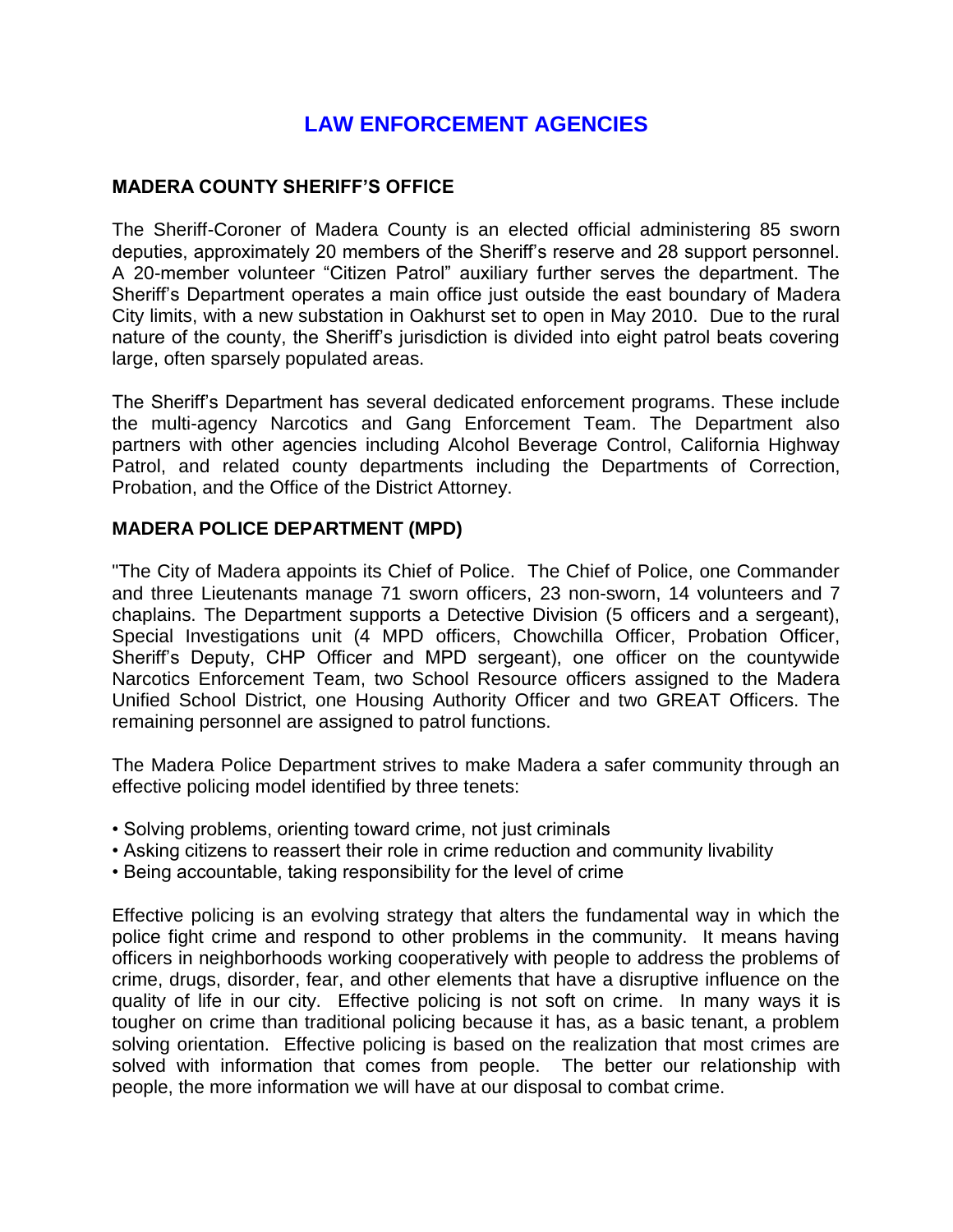Effective policing is a partnership involving all affected participants from government, neighborhoods, social, civic, educational, and religious groups to identify, address, and solve problems. Effective policing is empowerment, creating a sense of joint ownership for reciprocal behavior, skills, and attitudes which allow members of "communities" and officers to express their concerns. Through that expression of concerns, crime, livability, and economic conditions can be impacted. Effective policing is accountability, placing shared responsibility for solving problems on citizens, police, government, civic, and social agencies. Effective policing is problem solving, the identification of criminal, and disruptive behavior patterns to develop methods and solutions for permanent resolution.

### **Madera Police Department Kids Camp:**

The Camp was an overwhelming success with over 70 kids attending. The camp consisted of a four day kid's camp for third and fifth graders ran by police personnel. The camp had a sports theme teaching the importance of physical education, good health and education. The camp also incorporated a daily guest speaker. The guest speakers were from various professional fields, such as Law Enforcement, Fire, Military and College Athletes (Fresno State Football). We are in the planning stages for our second annual Kids Camp with an estimated enrollment of over 100 third and fifth graders.

### **School Resource Officers:**

The School Resource Officers (SRO) is charged with the responsibility of maintaining a safe environment at the Madera High North and South school and middle school campuses as well as surrounding areas. The SORs coordinates activities between the schools, probation system and the courts. The SROs directly represent the juvenile justice system on the middle school and high school campuses. Whenever a juvenile breaks the law the SOR will conduct the investigation and, if necessary, affect an arrest. The SOR also assists in coordinating rallies, necessary traffic control and the security of other special events. The SOR assists with the administration of onsite school security forces. This includes enforcing school policies such as dress code, disturbances and out of control students. SORs may also act as a counselor to students regarding problems on or off campus relating to home, personal or other problems. In this role, matters are kept confidential. The SOR will also assist the student in seeking proper guidance and will contact and refer special problems to an appropriate agency. The Gang Resistance Education and Training (G.R.E.A.T.) Program is an [evidence-based,](https://www.great-online.org/Home/About/Evaluation) national and international gang and violence prevention program that has been building trust between law enforcement and communities for almost and the set of  $\sim$  30 years.

**G.R.E.A.T. Program:** is intended as an immunization against delinquency, youth violence, and gang membership. It is designed for children in the years immediately before the prime ages for introduction into gangs and delinquent behavior. The G.R.E.A.T. Program is built around school-based, law enforcement officer-instructed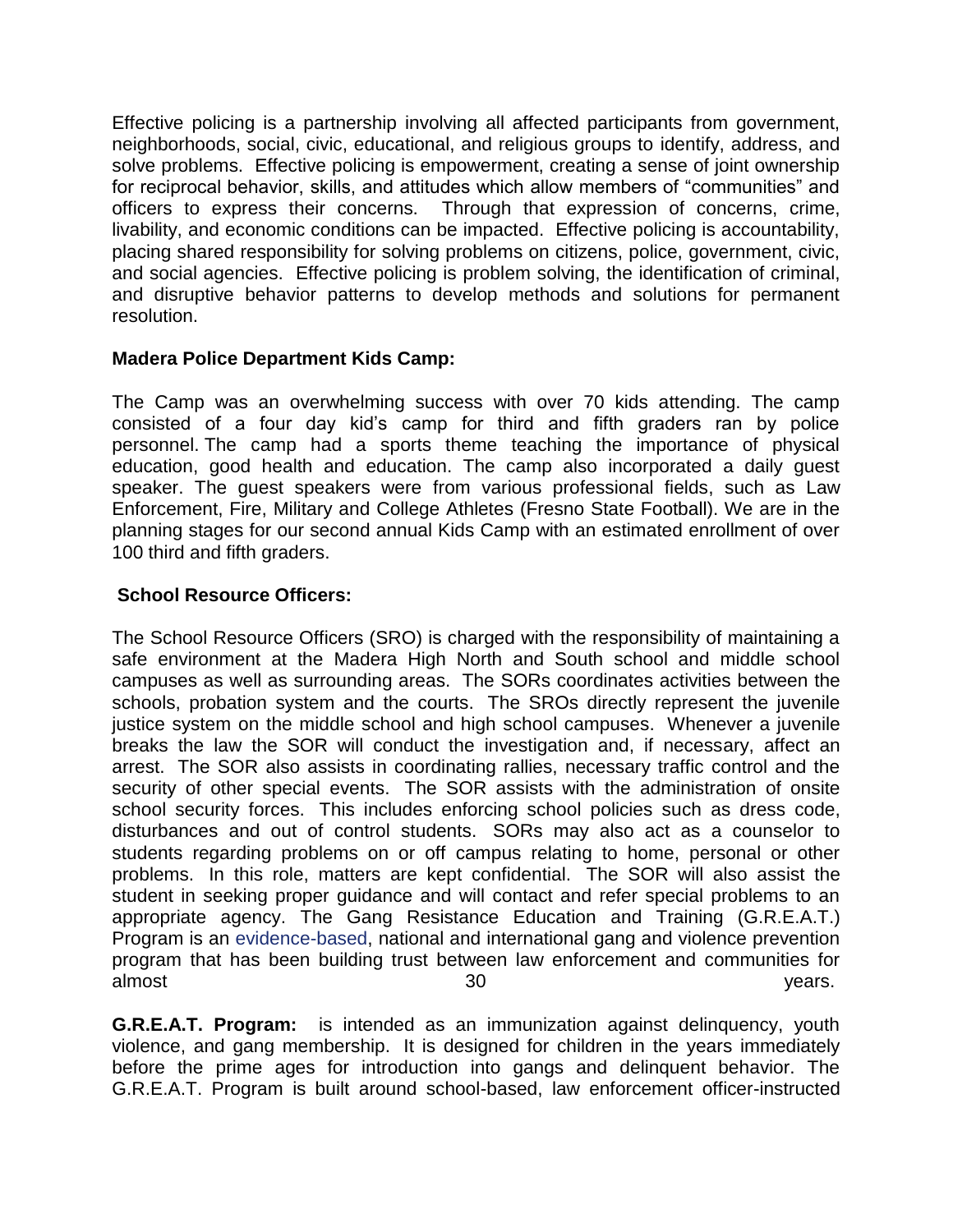classroom curricula. It provides a continuum of components for children and their families. These components include a 6-lesson elementary school curriculum, a summer component, and a family's component. The G.R.E.A.T. curricula has been delivered to more than 2,300 Madera children, allowing law enforcement to foster strong relationships with these students, as well as their schools and community. Since its inception, G.R.E.A.T. has developed partnerships with nationally recognized organizations, such as Boys & Girls Clubs of America, Inc.; Families and Schools Together®; and the National Association of Police Athletic/Activities Leagues, Inc. These partnerships encourage positive collaboration among the community, parents, schools, and law enforcement.

### **CHOWCHILLA POLICE DEPARTMENT (CPD)**

The Chief of Police, employed by the City of Chowchilla, supervises a department of 18 sworn officers and 7 support personnel. The Chowchilla Police assume similar responsibilities to the Madera Police Department.

CPD has two full time Campus Resource Officers, one assigned to Chowchilla Union High School and one assigned to Chowchilla Elementary Schools. The Campus Resource Officer (CRO) concept was introduced to Chowchilla in 1998 through a cooperative effort between the Chowchilla Police Department and local school districts. The goals of the CRO Program are to ensure that our school campuses are safe environments for learning and to increase positive interaction between youth and the police department. In cooperation with school staff, the Campus Resource Officers attempt to provide alternative solutions for our youth when they are faced with a problem. The CROs works closely with the Gang Liaison Officer, MADNET and MADGET Detectives, and school personnel to keep the influence of gang activity and drug use low among our middle and high school age students. Both current Campus Resource Officers go the extra mile by being involved with our youth. Officer Cheatham is the lead person in valuable CUHS prevention programs and is also one of the assistant coaches on the Chowchilla Varsity Football team. Officer Sanders works with the Police Explorer Program and also organizes safety/awareness presentations tackling issues such as gang awareness and internet safety.

The Chowchilla Police Activities League (PAL) exists to help youth participate in activities that provide a positive outlet for their energy and to increase constructive interaction between themselves and the Chowchilla Police Department. The PAL Program is run by a Board of Directors that contains members of the community including Police Department employees. The elected officers of PAL are Police and Parks & Recreation employees. This cooperation allows the two departments to combine their resources to produce better results for the community. PAL programs are available to boys and girls 5 to 17 years of age but attempts to engage at risk youth particularly of middle school age.

Chowchilla PAL programs currently include PAL boxing and PAL Free Swim Days held throughout the summer at the Dower Aquatic Facility. PAL boxing is a great way to keep kids physically fit and active while working with positive role models. Participants meet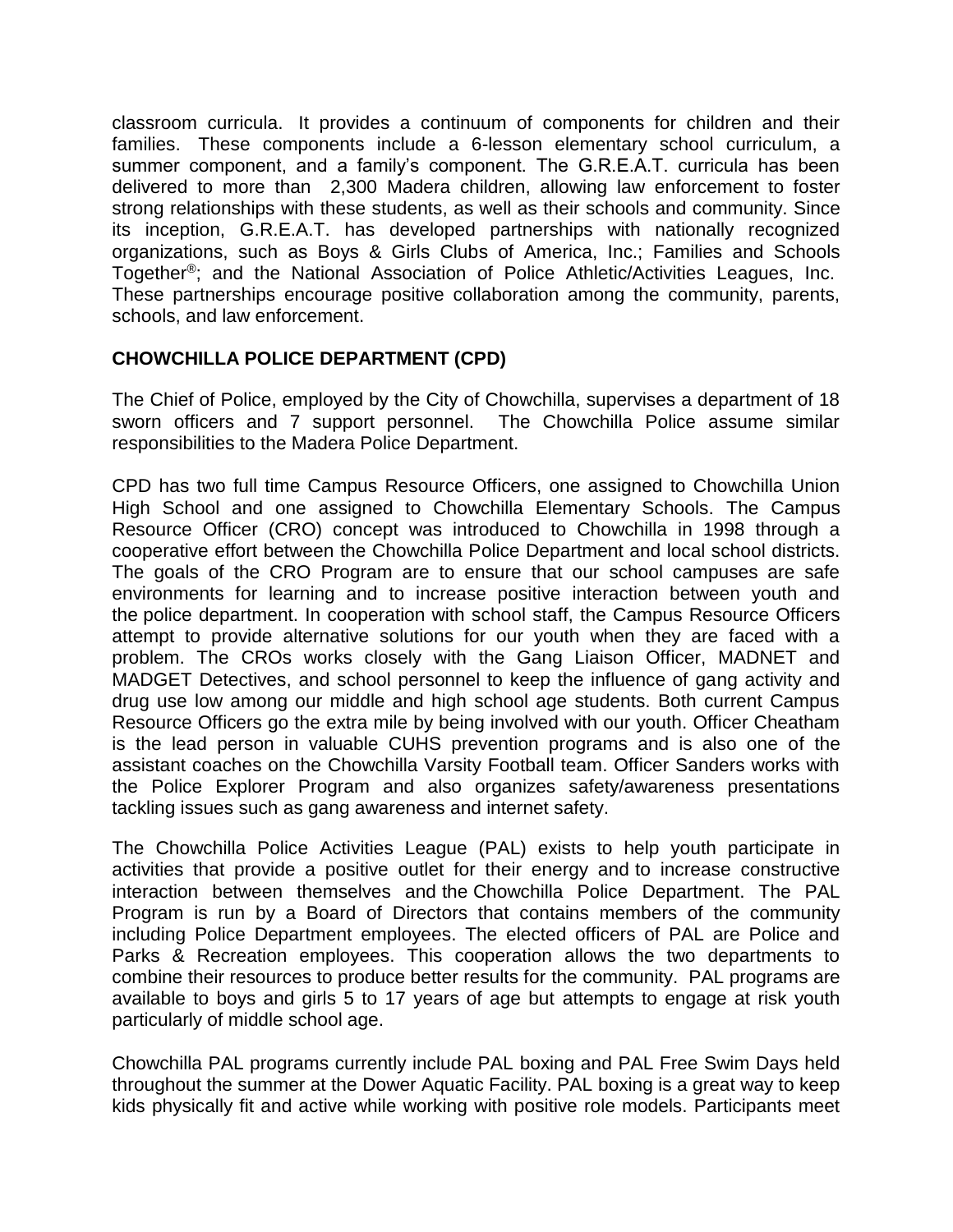on Monday, Wednesday, and Friday nights to work on physical fitness, nutrition, and weight training. PAL Free Swim Days are for all Chowchilla youth. The special days are conducted at the Dower Aquatic Facility during Open Public Swimming from 1:00 to 4:00 p.m. All youth are invited to enjoy an afternoon of food, music, games and swimming. Chowchilla PAL supports the Chowchilla School District schools, grades K-6, with their Chowchilla PAL Bikes for Perfect Attendance Program. Chowchilla PAL gives a bicycle away each trimester to one student achieving perfect attendance at Stephens, Fuller, Reagan, and Fairmead elementary schools. Over the years, Chowchilla PAL has worked cooperatively with the City's Parks, Recreation & Community Services Department, Chowchilla Ministerial Association, private companies, and private individuals to provide these and other opportunities for the youth of our area. Special events are hosted by PAL each year to raise funds, products and supplies for various community programs. One example is the Annual Motorcycle Toy Run held every October, where new toys and food are gathered from participants to be used for the Community Christmas Basket Program.

Chowchilla PD recently established an Explorer program as well staffed by a Community Service Officer and Resource Officer.

### **Service Gaps Identified:**

Review of law enforcement documents and interviews with key respondents suggest the following gaps in service to juveniles in the county:

- Inadequate recreational activities for youth and children.
- \* Difficulties in providing law enforcement services in rural and un-incorporated areas.
- \* Need for increased multi-agency law enforcement sweeps.
- \* Inadequate number of school resource officers.

### **2017-18 PROGRAM ASSESSMENT AND PRIORITIES**

The Juvenile Justice Coordinating Council remains committed to the idea of collaboration and interagency projects in addressing the problems described above. The following matrix of services and the remaining gaps caused the Juvenile Justice Coordinating Council to examine in detail the important systems in this collaboration, focusing on the Juvenile Justice System, the Behavioral Health Department, the County Office of Education and the Department of Social Services.

In 2015-16, a Juvenile Justice survey was developed and implemented for at risk youth to complete on existing programs. With this tool, we are able measure the qualitative effectiveness of evidenced based programming.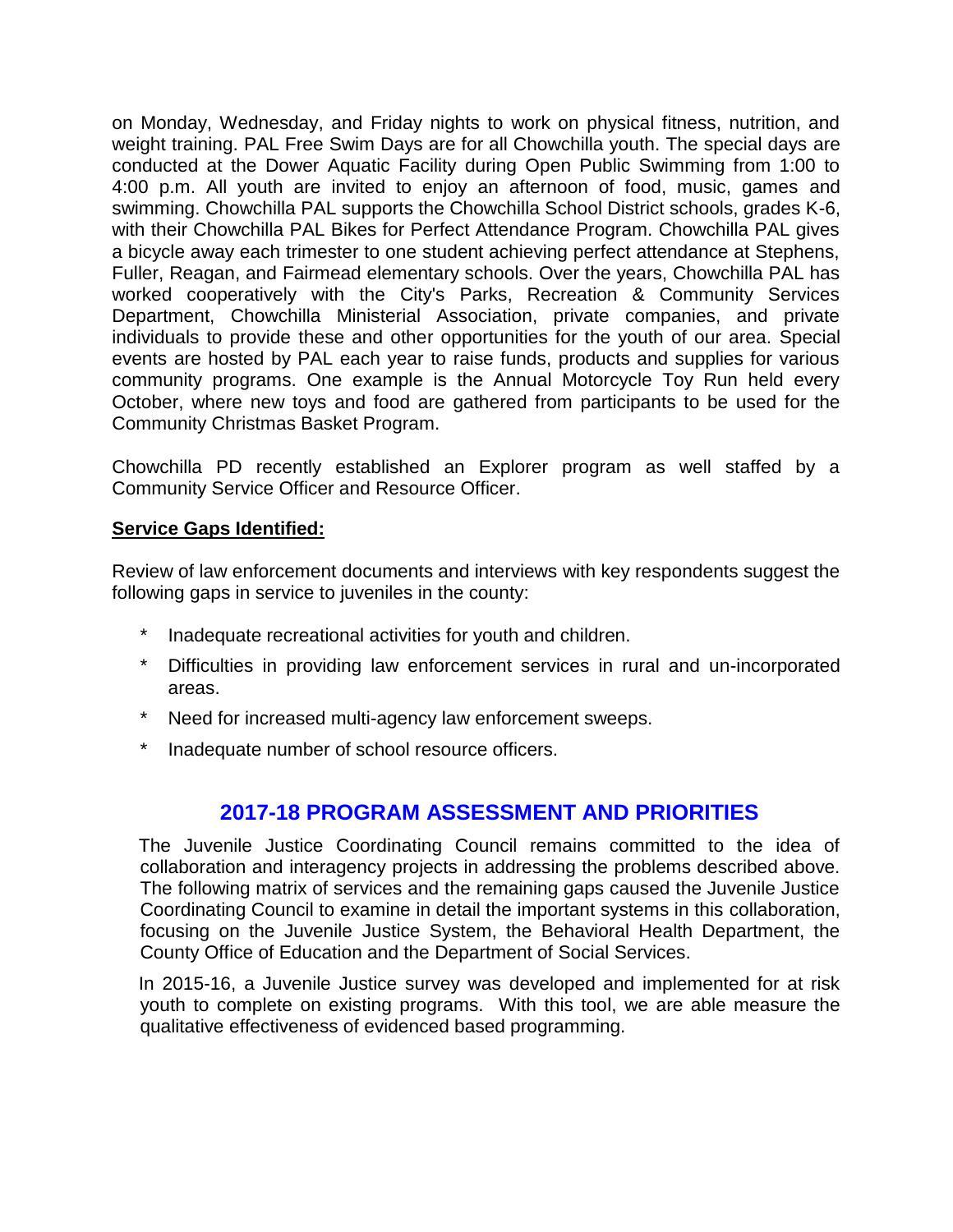### **ASSESSMENT**

### **EXISTING PROGRAMS**

Madera Narcotics Enforcement Team (MadNet) Extra Special Parents Program

Friday Night Live and Club Live Behavioral Health Services/Alcohol & Drug Tobacco Use Prevention Education (TUPE) Promoting Safe and Stable Families Alcohol and Drug Prevention Cal-Safe Police Explorers **Parenting Education Classes** Drug Resistance Education Parent Education Classes **Life Skills** 

Probation Officers in Schools

Court Day School Community Service **INCAPACITATION** Restitution **Correctional Academy** Foster Care **Care Juvenile Hall** Group Home Placements Electronic Monitoring Student Attendance Review Board (SARB) Behavioral Health Crisis Counseling

### **PREVENTION INTERVENTION**

Community School

Call earn **SUPPRESSION Adolescent Family Life Program** Independent Living Program

> New Choices/Corrective Thinking Aggression Replacement Therapy

Madera County has been effective in reducing juvenile crime in our community in recent years. This success can be largely attributed to the spirit of collaboration that has been carefully cultivated among city and county agencies and community-based organizations. By embracing the values and principles of collaboration, the county has been able to be responsive to emerging issues and gaps in services within the juvenile justice system, resolve problems cooperatively, and redirect resources as needed to address these issues.

The Juvenile Justice Coordinating Council and the Local Action Plan Update Committee have prepared this document which articulates the gaps in services, and considers strategies to continue quality services to youth in Madera County. However due to the current unstable economy the challenges to provide services and close the service gaps is of utmost concern to all of the collaborative partners in Madera County. As our human and other hard resources diminish, collectively we remain committed to achieving